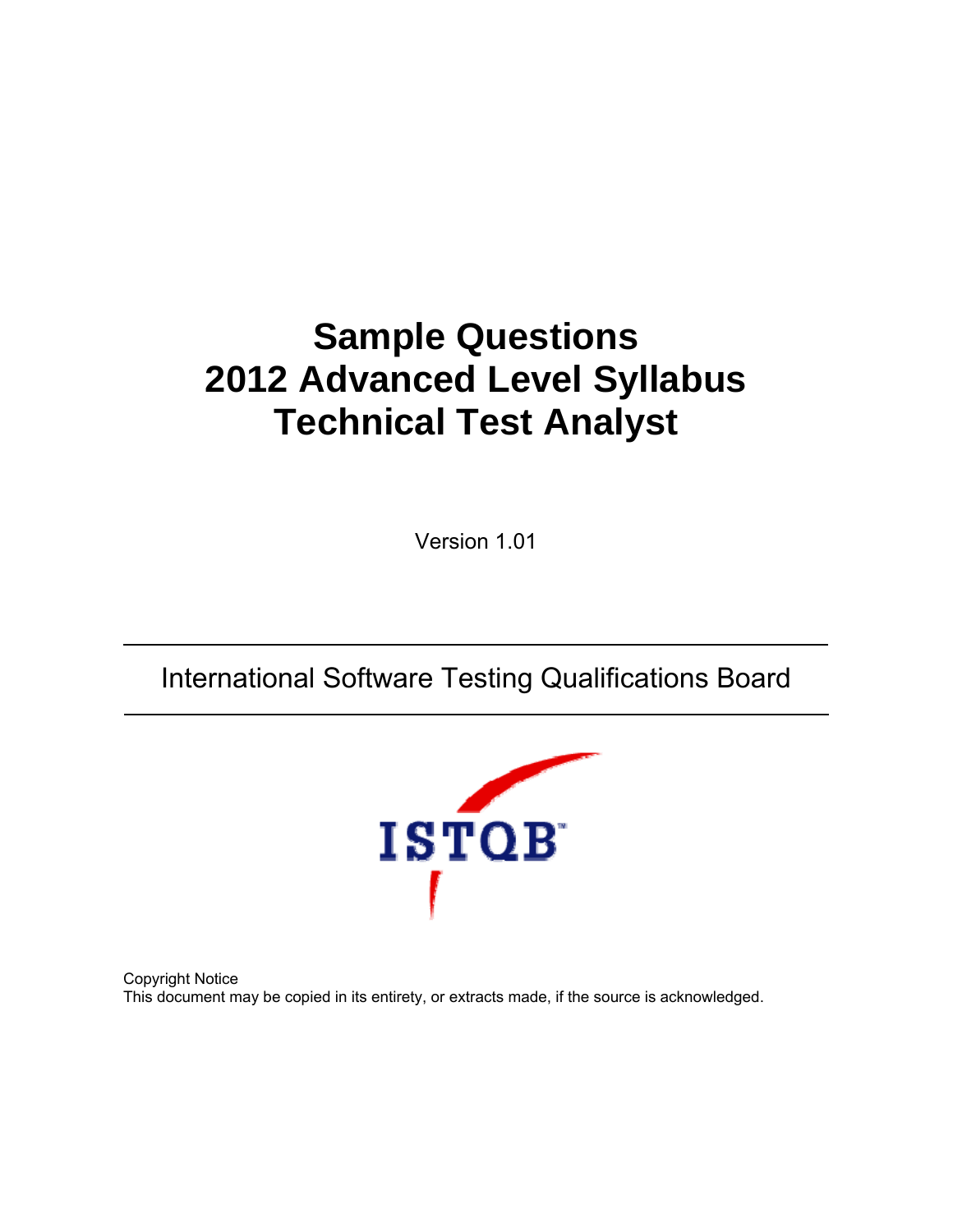

# **Table of Contents**

| 0 <sub>z</sub> |  |  |  |  |  |
|----------------|--|--|--|--|--|
| 0.1            |  |  |  |  |  |
| 0.2            |  |  |  |  |  |
|                |  |  |  |  |  |
|                |  |  |  |  |  |
|                |  |  |  |  |  |
|                |  |  |  |  |  |
|                |  |  |  |  |  |
|                |  |  |  |  |  |
|                |  |  |  |  |  |
|                |  |  |  |  |  |
|                |  |  |  |  |  |
|                |  |  |  |  |  |
|                |  |  |  |  |  |
|                |  |  |  |  |  |
|                |  |  |  |  |  |
|                |  |  |  |  |  |
|                |  |  |  |  |  |
|                |  |  |  |  |  |
|                |  |  |  |  |  |
|                |  |  |  |  |  |
|                |  |  |  |  |  |
|                |  |  |  |  |  |
|                |  |  |  |  |  |
|                |  |  |  |  |  |
|                |  |  |  |  |  |
|                |  |  |  |  |  |
|                |  |  |  |  |  |
|                |  |  |  |  |  |
|                |  |  |  |  |  |
|                |  |  |  |  |  |
|                |  |  |  |  |  |
|                |  |  |  |  |  |
|                |  |  |  |  |  |
|                |  |  |  |  |  |
|                |  |  |  |  |  |
|                |  |  |  |  |  |
|                |  |  |  |  |  |
|                |  |  |  |  |  |

© International Software Testing Qualifications Board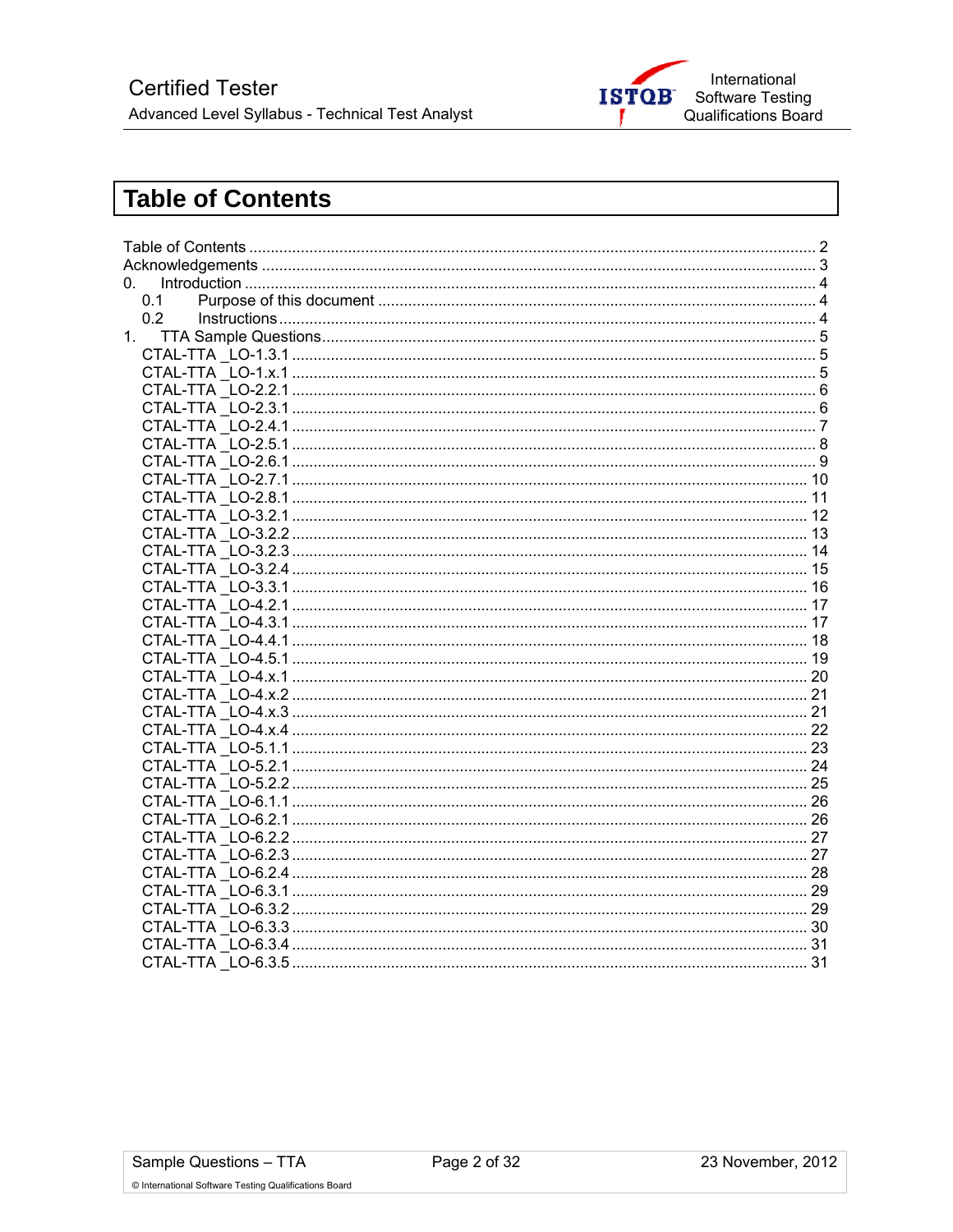

### **Acknowledgements**

This document was produced by a core team from the International Software Testing Qualifications Board Examination Working Group: Minna Aalto, Rex Black, Mette Bruhn-Pedersen, Debra Friedenberg, Brian Hambling, Inga Hansen, Kari Kakkonen, Judy McKay, Stuart Reid, and Mario Winter.

The core team thanks the Examination Working Group review team, the Advanced Syllabus Working Group and the National Boards for their suggestions and input.

This document was formally released by the General Assembly of the ISTQB® on 19 October, 2012.

© International Software Testing Qualifications Board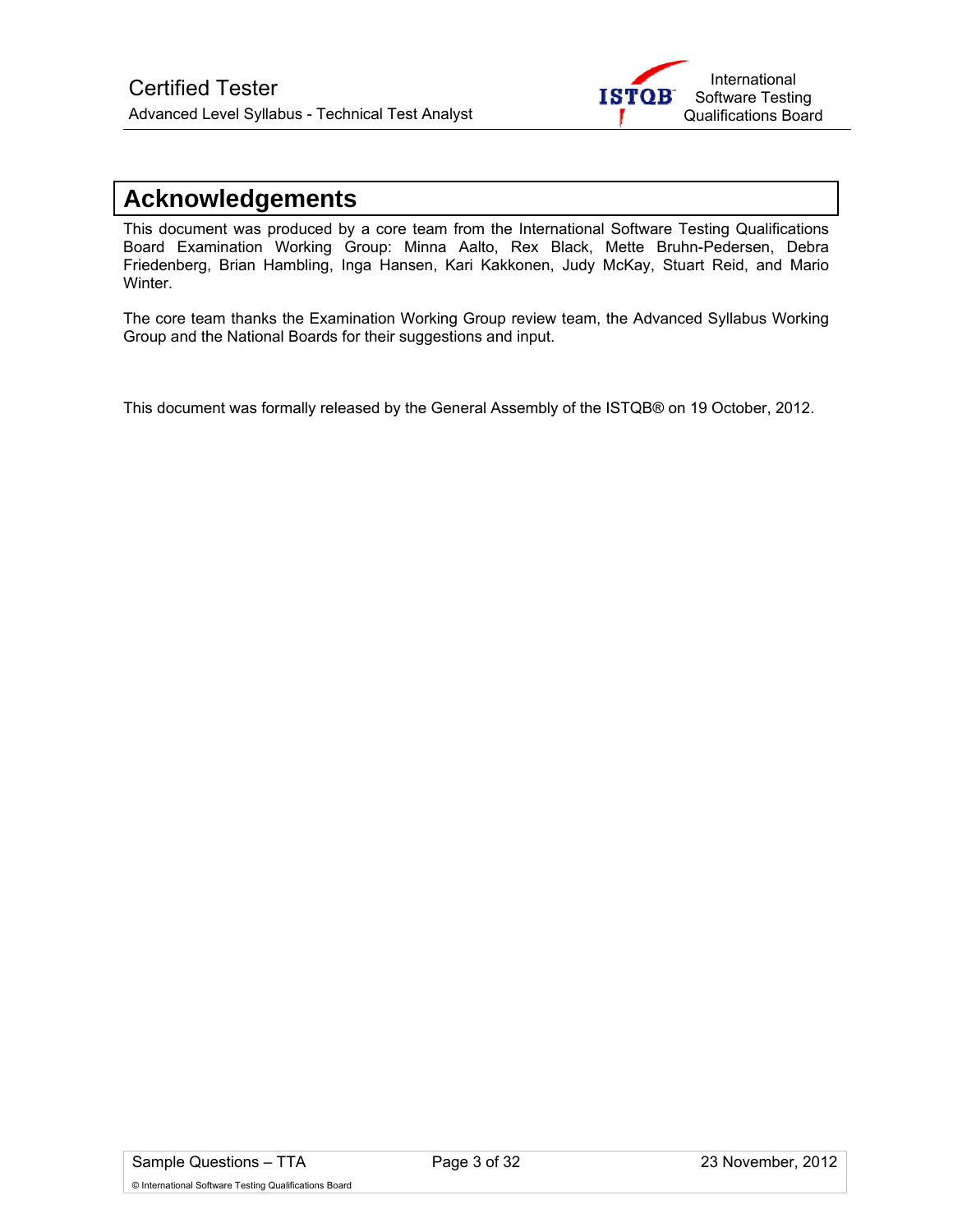

# **0. Introduction**

### 0.1 Purpose of this document

The sample questions, answer sets and associated justifications in this document have been created by a team of Subject Matter Experts and experienced question writers with the aim of assisting ISTQB® Member Boards and Exam Boards in their question writing activities.

These questions cannot be used as-is in any official examination, but they should serve as guidance for question writers. Given the wide variety of formats and subjects, these sample questions should offer many ideas for the individual Member Boards on how to create good questions and appropriate answer sets for their examinations.

### 0.2 Instructions

The question and answer sets are organized in the following way:

- Learning Objective and K-level
- Question including any scenario followed by the question stem.
- Answer Set correct answer(s) are indicated in **bold face**.
- Justification of the answers.
- Suggested point value for the question.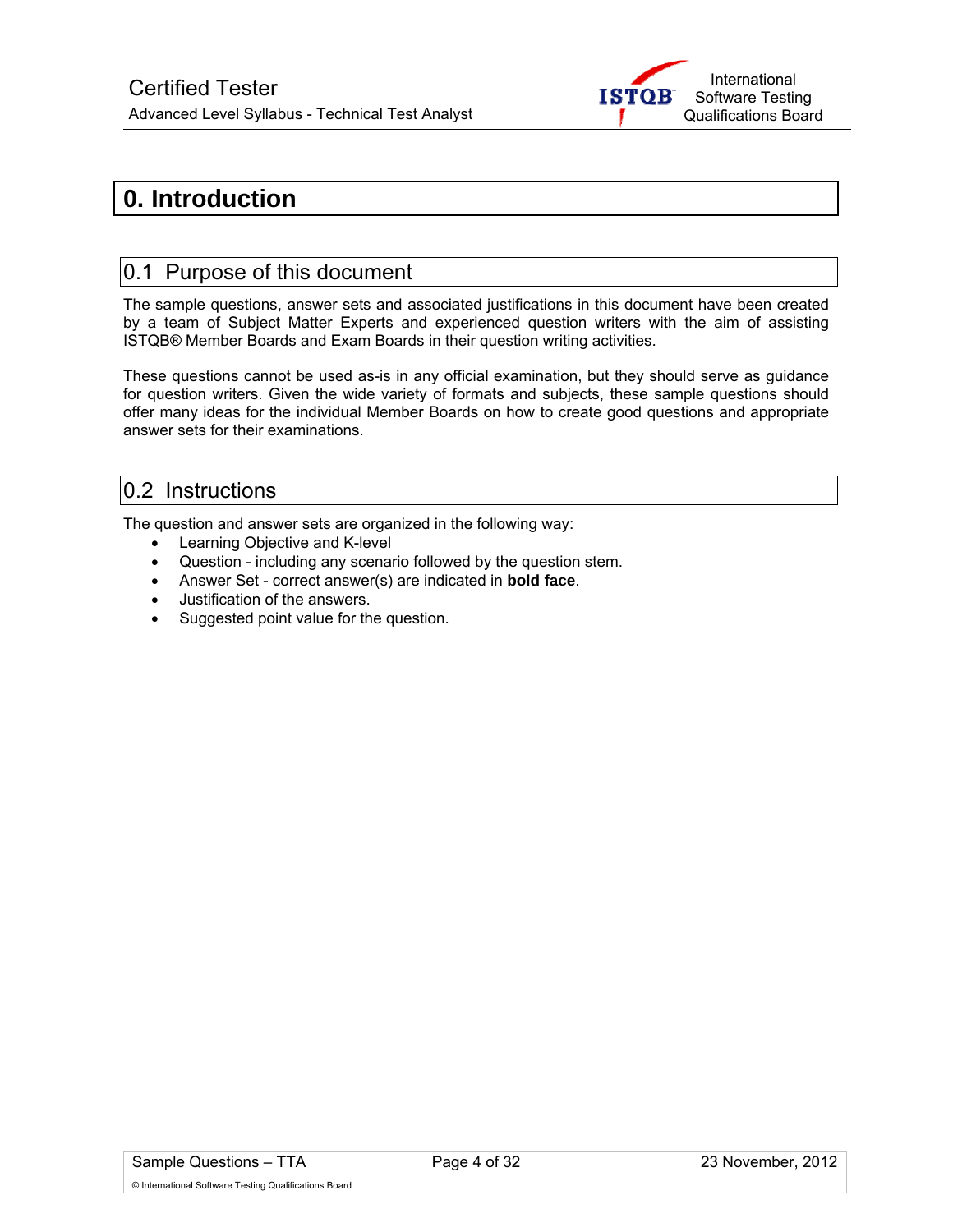

# **1. TTA Sample Questions**

### CTAL-TTA \_LO-1.3.1

TTA-1.3.1 (K2) Summarize the generic risk factors that the Technical Test Analyst typically needs to consider

### **Question:**

Which of the following are generic risk factors that should be considered by the Technical Test Analyst? Select THREE options.

### **Answer Set:**

- **A. Technology factors such as complexity and availability of tools**
- **B. Potential conflicts between stakeholders**
- **C. Large number of defects found with the reliability of the software**
- **D.** Large number of defects found with the usability of previous versions
- **E.** Availability of documentation from legacy systems to be used to verify the accuracy of computations
- **F.** Budgetary restrictions on the project
- **G.** High change rates of the business use cases

### **Justification:**

- **A.** Correct answer per the syllabus.
- **B.** Correct answer per the syllabus.
- **C.** Correct answer per the syllabus.
- **D.** While this is certainly a risk factor, it should be handled by the TA rather than the TTA.
- **E.** Accuracy of the computations is a concern for the TA, not the TTA.
- **F.** Budgetary issues should be handled by the TM, not the TTA.
- **G.** High change rates in business use cases affect the functionality testing

### **Point Value:** 1

# CTAL-TTA \_LO-1.x.1

TTA-1.x.1 (K2) Summarize the activities of the Technical Test Analyst within a risk-based approach for planning and executing testing.

### **Question:**

When participating in a risk analysis, the Technical Test Analyst is expected to work closely with which of the following sets of people?

### **Answer Set:**

### **A. Developers**

- B. Users
- C. Business analysts
- D. Project sponsors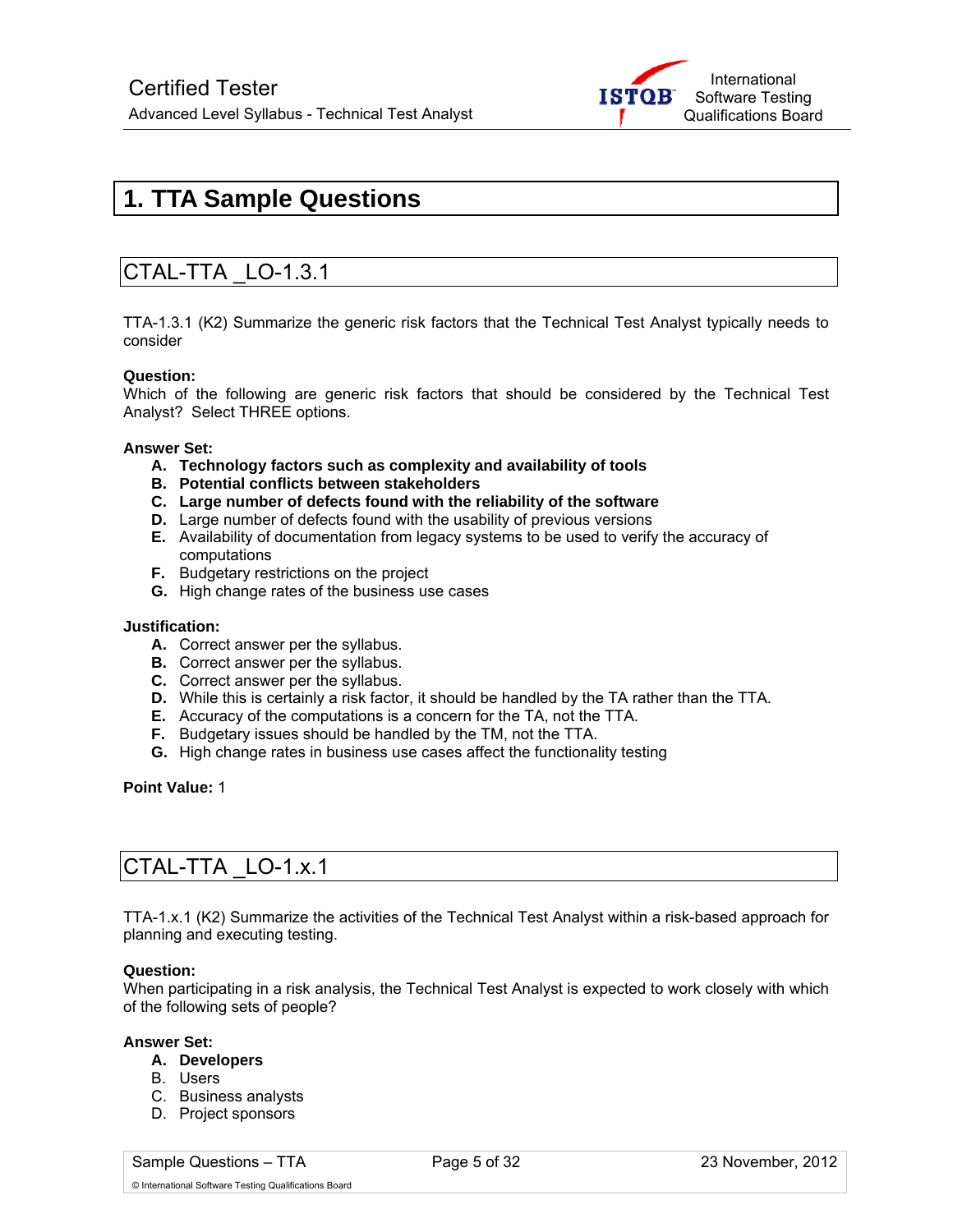

### **Justification:**

- **A.** Correct answer per the syllabus. The TTA is expected to work with the technical people on the project, including developers.
- **B.** The TA would be expected to work with this group of people.
- **C.** The TA would be expected to work with this group of people.
- **D.** The TA would be expected to work with this group of people.

### **Point Value:** 1

### CTAL-TTA \_LO-2.2.1

TTA-2.2.1 (K2) Understand how to achieve condition coverage and why it may be less rigorous testing than decision coverage.

### **Question:**

Which of the following statements about condition coverage is true?

### **Answer Set:**

- **A. It requires setting each atomic condition to true and false, but does not require the resulting decision to be tested with both true and false outcomes**
- **B.** It requires setting each atomic condition to true and false, and requires the resulting decision to be tested with both true and false outcomes
- **C.** It requires evaluating the decision with both true and false outcomes, regardless of the atomic conditions
- **D.** It provides more thorough coverage than decision coverage

#### **Justification:**

- **A.** Correct answer per the syllabus. Condition testing cares about testing the atomic conditions, but not the result of the combination of those conditions.
- **B.** Incorrect. The resulting decision is not necessarily tested for both outcomes.
- **C.** Incorrect. The atomic conditions are evaluated, not the result.
- **D.** Incorrect. There are cases where condition coverage will miss test scenarios that would be covered by decision coverage.

**Point Value:** 1

### CTAL-TTA \_LO-2.3.1

TTA-2.3.1 (K3) Write test cases by applying the Decision/Condition testing test design technique to achieve a defined level of coverage

### **Question:**

You are testing a photo-enforcement system for traffic control in an intersection. A photo will be taken if the following two conditions are true: The light is red (RED) and the front wheels of the car are over the line marking the beginning of the intersection (WHEELS).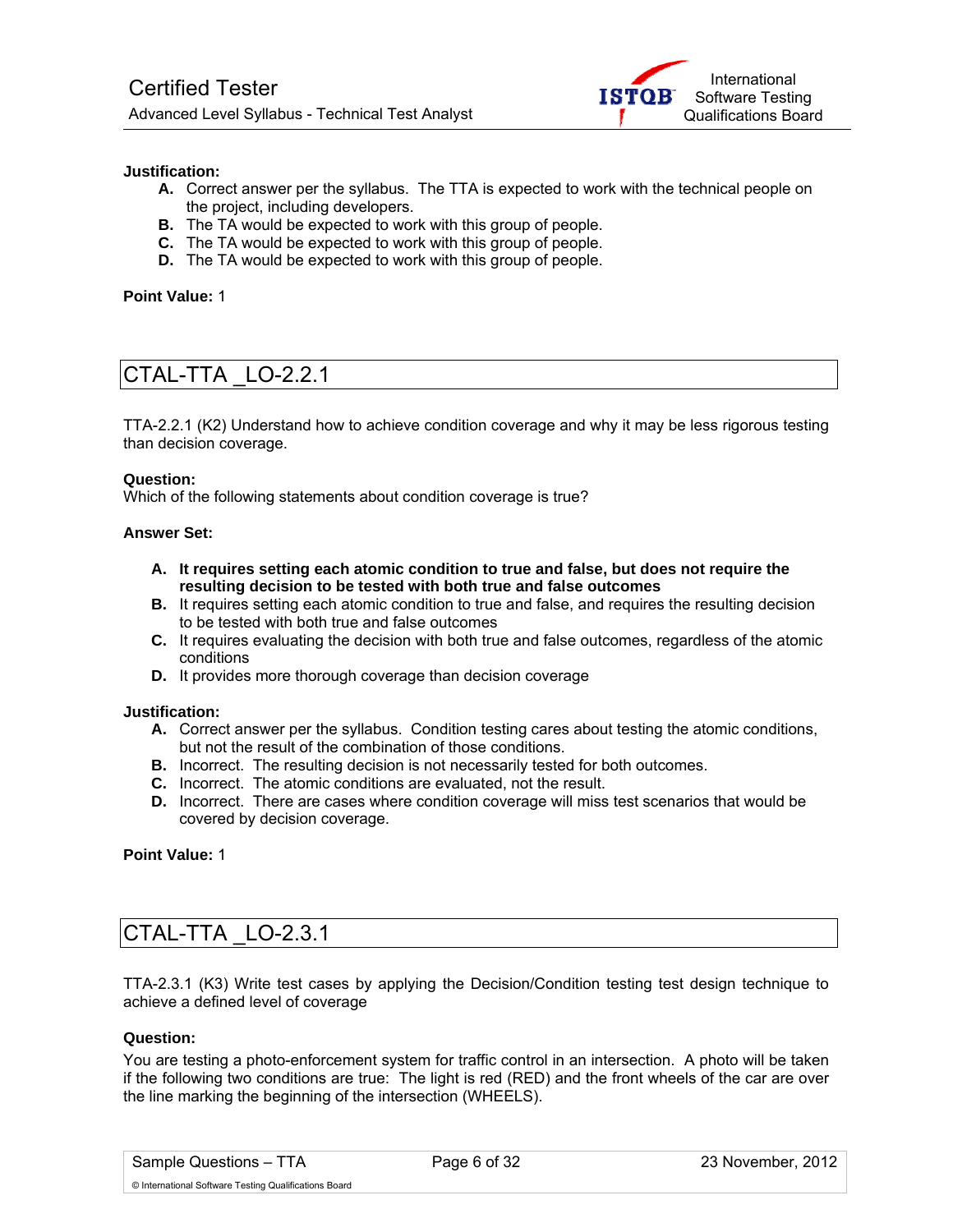

Consider these sets of values:

- 1. RED + WHEELS
- 2. RED + not WHEELS
- 3. not RED + WHEELS
- 4. not RED + not WHEELS

Assume the logic in the code is as follows:

If RED and WHEELS then

Take the photo

Else

Do not take the photo

Given this information, which sets of values provides the minimum tests to achieve 100% decision/condition coverage?

### **Answer Set:**

- **A. 1 and 4**
- **B.** 1 and 2 or 1 and 3
- **C.** 1, 2, 3 and 4
- **D.** 2 and 3

### **Justification:**

- **A.** Correct answer per the syllabus. These two sets test both the atomic values (condition) and result values (decision).
- **B.** Incorrect. Either of these would result in missing one of the tests for the different atomic values.
- **C.** Incorrect. This is not the minimum number of tests.
- **D.** Incorrect. Misses the decision outcome of true.

**Point Value:** 1

### CTAL-TTA \_LO-2.4.1

TTA-2.4.1 (K3) Write test cases by applying the Modified Condition/Decision Coverage (MC/DC) testing test design technique to achieve a defined level of coverage

### **Question:**

You are testing a photo-enforcement system for traffic control in an intersection. It has been determined that a photo should be taken if the signal light is red (RED) or the car is speeding (SPEED) and if the front wheels of the car are over the line marking the beginning of the intersection (WHEELS).

Consider these sets of test values:

- 1. RED + SPEED + WHEELS
- 2. RED + SPEED + not WHEELS
- 3. RED + not SPEED + WHEELS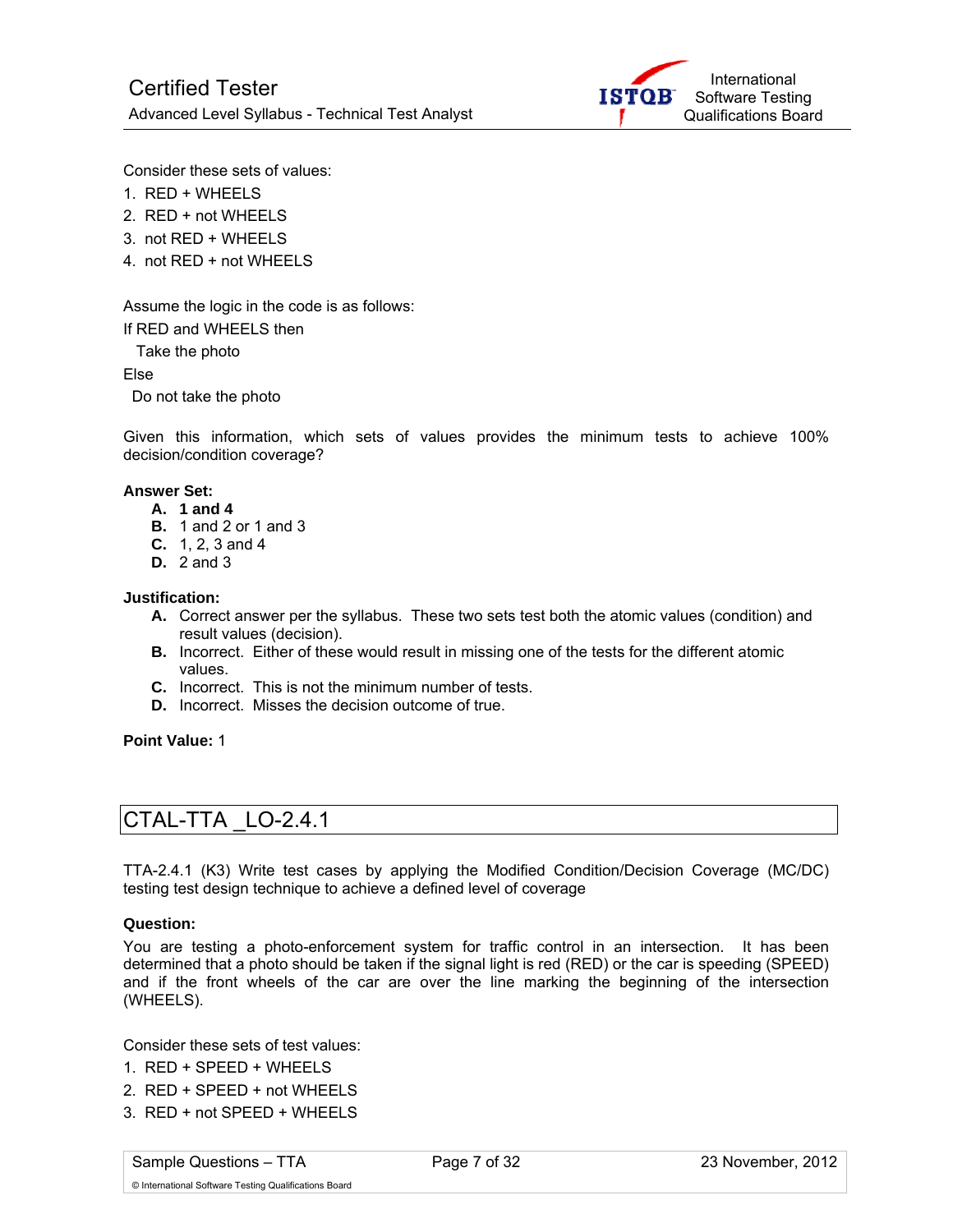

- 4. RED + not SPEED + not WHEELS
- 5. not RED + SPEED + WHEELS
- 6. not RED + SPEED + not WHEELS
- 7. not RED + not SPEED + WHEELS
- 8. not RED + not SPEED + not WHEELS

Assume the logic in the code is as follows:

If ((RED or SPEED) and WHEELS) then

Take the photo

Else

Do not take the photo

Given this information, which sets of values provides the minimum tests to achieve 100% modified condition/decision coverage?

### **Answer Set:**

**A. 3, 4, 5, 7** 

- **B.** 1, 3, 8
- **C.** 2, 8
- **D.** 1, 5, 7, 8

**Justification:** 

**A**. Correct. This answer provides the following:

- $(T$  or  $F$ ) + T
- $(T$  or  $F$ ) +  $F$
- $(F$  or  $T$ ) + T
- $(F \text{ or } F) + T$

This tests all values for the atomic conditions as well as all outcomes with the minimum number of tests.

**B.** Incorrect. Covers the outcomes but not the atomic conditions that affect the decision outcome

**C**. Incorrect. Does not sufficiently cover the atomic conditions affecting the decision outcome.

**D**. Incorrect. Does not sufficiently cover the atomic conditions affecting the decision outcome.

**Point Value:** 1

### CTAL-TTA \_LO-2.5.1

TTA-2.5.1 (K3) Write test cases by applying the Multiple Condition testing test design technique to achieve a defined level of coverage

### **Question:**

You are testing a photo-enforcement system for traffic control in an intersection. The requirements state a photo shall be taken if the signal light is red (RED) or the car is speeding (SPEED) and if the front wheels of the car are over the line marking the beginning of the intersection (WHEELS).

Consider these sets of values:

Sample Questions – TTA Page 8 of 32 23 November, 2012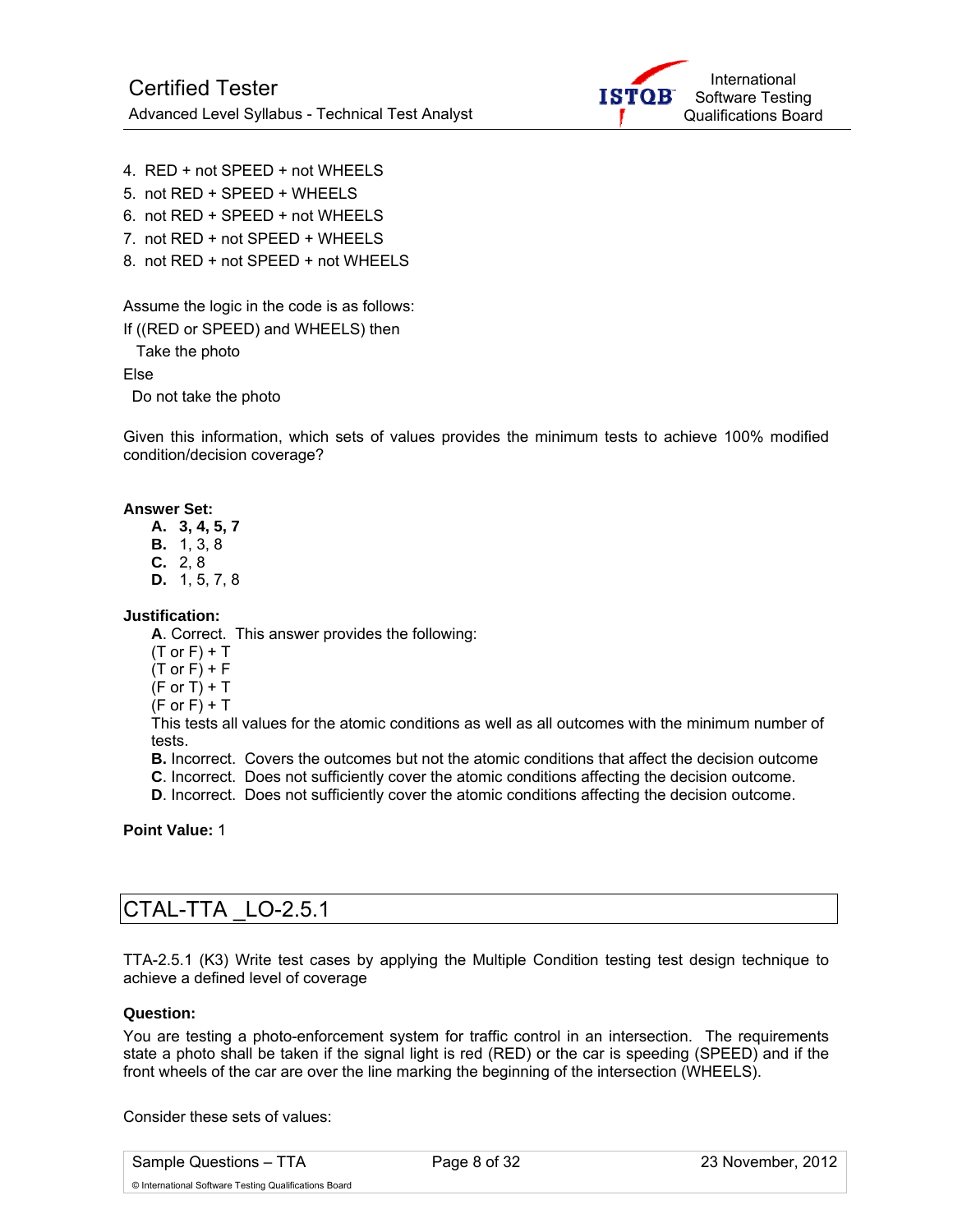

```
1. RED + SPEED + WHEELS
```
- 2. RED + SPEED + not WHEELS
- 3. RED + not SPEED + WHEELS
- 4. RED + not SPEED + not WHEELS
- 5. not RED + SPEED + WHEELS
- 6. not RED + SPEED + not WHEELS
- 7. not RED + not SPEED + WHEELS
- 8. not RED + not SPEED + not WHEELS

Assume the logic in the code is as follows:

If ((RED or SPEED) and WHEELS) then

Take the photo

Else

Do not take the photo

Given this information, which sets of values provide the minimum tests to achieve 100% multiple condition coverage?

### **Answer Set:**

### **A. All the sets are needed**

- **B.** 3, 4, 5, 7
- **C.** 1, 3, 8
- **D.** 1, 5, 7, 8

### **Justification:**

**A.** Correct. Multiple condition testing requires testing the entire truth table (all combinations of true and false possible). This requires all conditions provided above to be tested. **B, C & D**. are incorrect.

**Point Value:** 1

### CTAL-TTA \_LO-2.6.1

TTA-2.6.1 (K3) Write test cases by applying the Path testing test design technique.

### **Question:**

You are testing a photo-enforcement system for traffic control in an intersection. The requirements state that a photo shall be taken if the signal light is red (RED) or the car is speeding (SPEED) and if the front wheels of the car are over the line marking the beginning of the intersection (WHEELS).

Consider these sets of values:

- 1. RED + SPEED + WHEELS
- 2. RED + SPEED + not WHEELS
- 3. RED + not SPEED + WHEELS

Sample Questions – TTA Page 9 of 32 23 November, 2012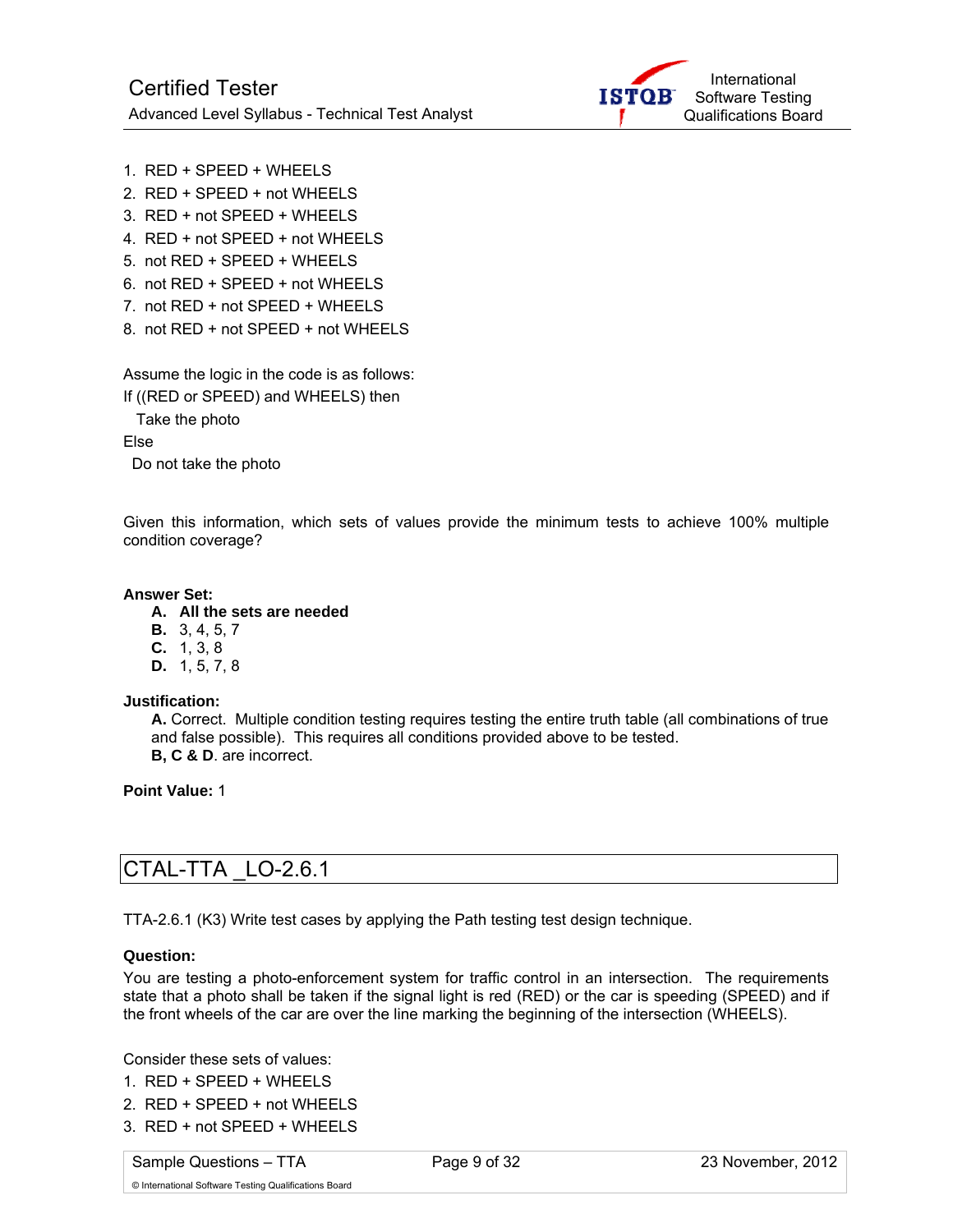

- 4. RED + not SPEED + not WHEELS
- 5. not RED + SPEED + WHEELS
- 6. not RED + SPEED + not WHEELS
- 7. not RED + not SPEED + WHEELS
- 8. not RED + not SPEED + not WHEELS

Assume the logic in the code is as follows:

If ((RED or SPEED) and WHEELS) then

Take the photo

Else

Do not take the photo

Given this information, which sets of values provide the minimum tests to achieve 100% path coverage.

### **Answer Set:**

- **A. 2, 3**
- **B.** 3, 4, 5, 7
- **C.** 1, 3, 8
- **D.** 1

**Justification:** 

- **A.** Correct. Path coverage requires that the statement evaluates to true and to false. 2 will give you False and 3 will give you True.
- **B.** Incorrect. 3 and 5 result in the same path.
- **C.** Incorrect. 1 and 3 result in the same path.
- **D.** Incorrect. Only tests the T, not the F

**Point Value:** 2

### CTAL-TTA \_LO-2.7.1

TTA-2.7.1 (K2) Understand the applicability of API testing and the kinds of defects it finds

### **Question:**

Which of the following types of defects are targeted by API testing? Select THREE options.

### **Answer Set:**

- **A. incorrect data handling**
- **B. timing problems**
- **C. loss of transactions**
- **D.** non-conformance to coding standards
- **E.** lack of usability
- **F.** installation defects
- **G.** GUI faults

### **Justification:**

Sample Questions – TTA Page 10 of 32 23 November, 2012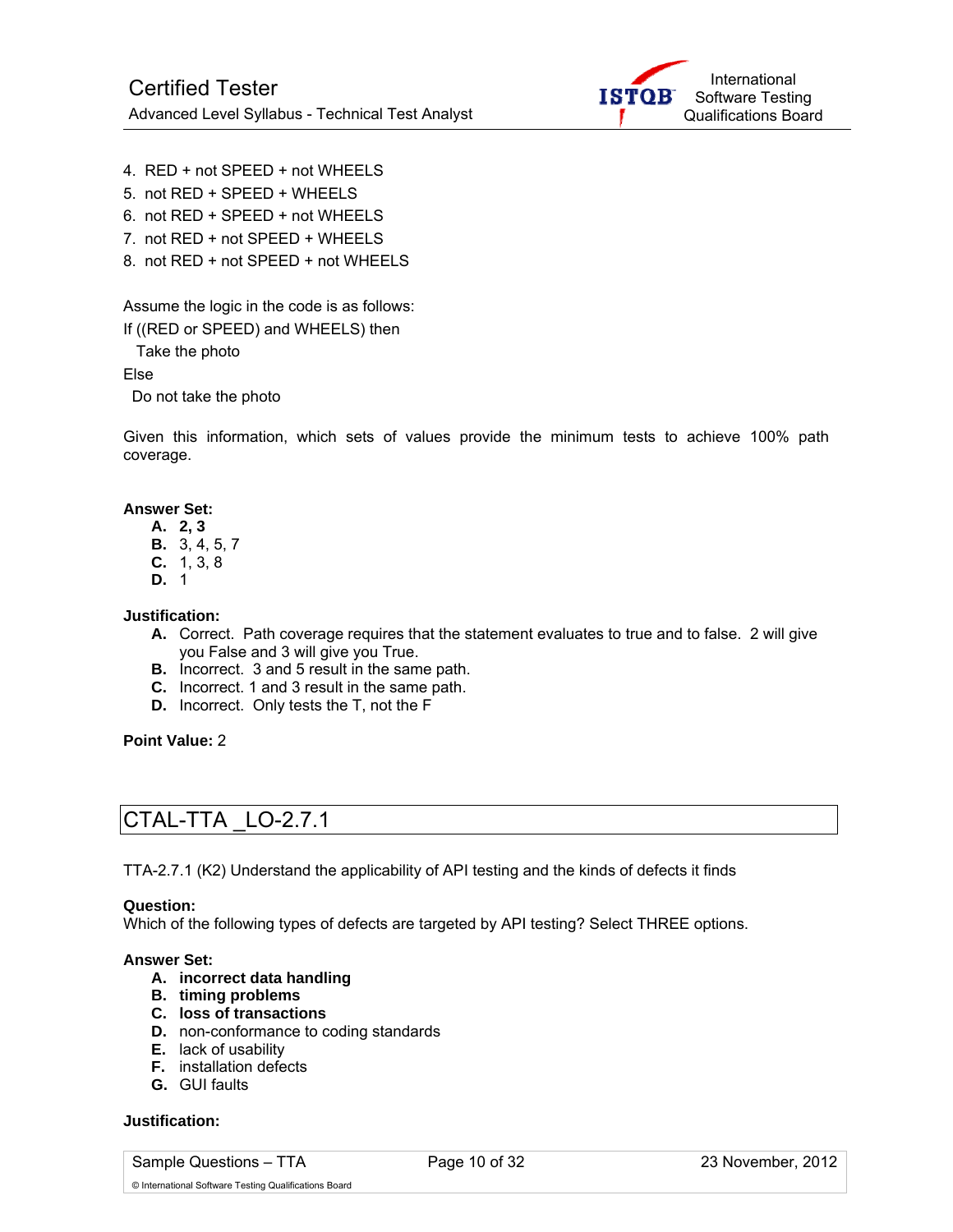

- **A.** Correct. This is listed under types of defects found in the syllabus.
- **B.** Correct. This is listed under types of defects found in the syllabus.
- **C.** Correct. This is listed under types of defects found in the syllabus.
- **D.** This is targeted by maintainability testing
- **E.** This is not listed in the targeted types of defects in the syllabus.
- **F.** This is not listed in the targeted types of defects in the syllabus.
- **G.** This is not listed in the targeted types of defects in the syllabus

**Point Value:** 1

### CTAL-TTA \_LO-2.8.1

TTA 2.8.1 Select a structure-based technique according to a given project situation.

### **Question:**

You are the Technical Test Analyst working on the testing of software that will control the movement of a roof on a new national sports stadium that seats 100,000 spectators. A failure analysis has shown that if the software system fails then it may cause the roof to break up and fall on the spectators. The government has requested that the level of testing for this software exceeds that normally required by the relevant regulatory standards.

Which is the level of test coverage you would expect to be achieved in the testing of the control software for the stadium roof?

### **Answer Set:**

- **A. Multiple Condition coverage**
- **B.** Branch coverage + Modified Condition/Decision coverage
- **C.** Branch coverage + Statement coverage
- **D.** Modified Condition/Decision coverage

#### **Justification:**

**A**. Correct: MC/DC is required by the two example standards in the syllabus for the highest level criticality software, which this presumably is as several thousand spectators could be killed/injured. Multiple condition coverage provides a higher level of coverage than MC/DC and as this 'exceeds' that provided by MC/DC this is the correct option given the scenario.

**B.** Incorrect: This is the same as simple MC/DC as branch coverage is subsumed by MC/DC (see D).

**C.** Incorrect: This is the same as branch coverage as statement coverage is subsumed by branch coverage. Branch coverage, however, provides a lower level of rigor than MC/DC or multiple condition coverage

**D.** Incorrect: MC/DC is required by the two standards in the syllabus for the highest level criticality software, but this scenario requires this level of testing to exceed this, so this is not a correct option.

NOTE: One criterion is said to subsume another if, for all software and their specifications, every test case suite that satisfies the first criterion also satisfies the second. For example, branch coverage subsumes statement coverage because if branch coverage is achieved (to 100%), then statement coverage is always guaranteed to be achieved (to 100%) as well.

### **Point Value:** 2

Sample Questions – TTA Page 11 of 32 23 November, 2012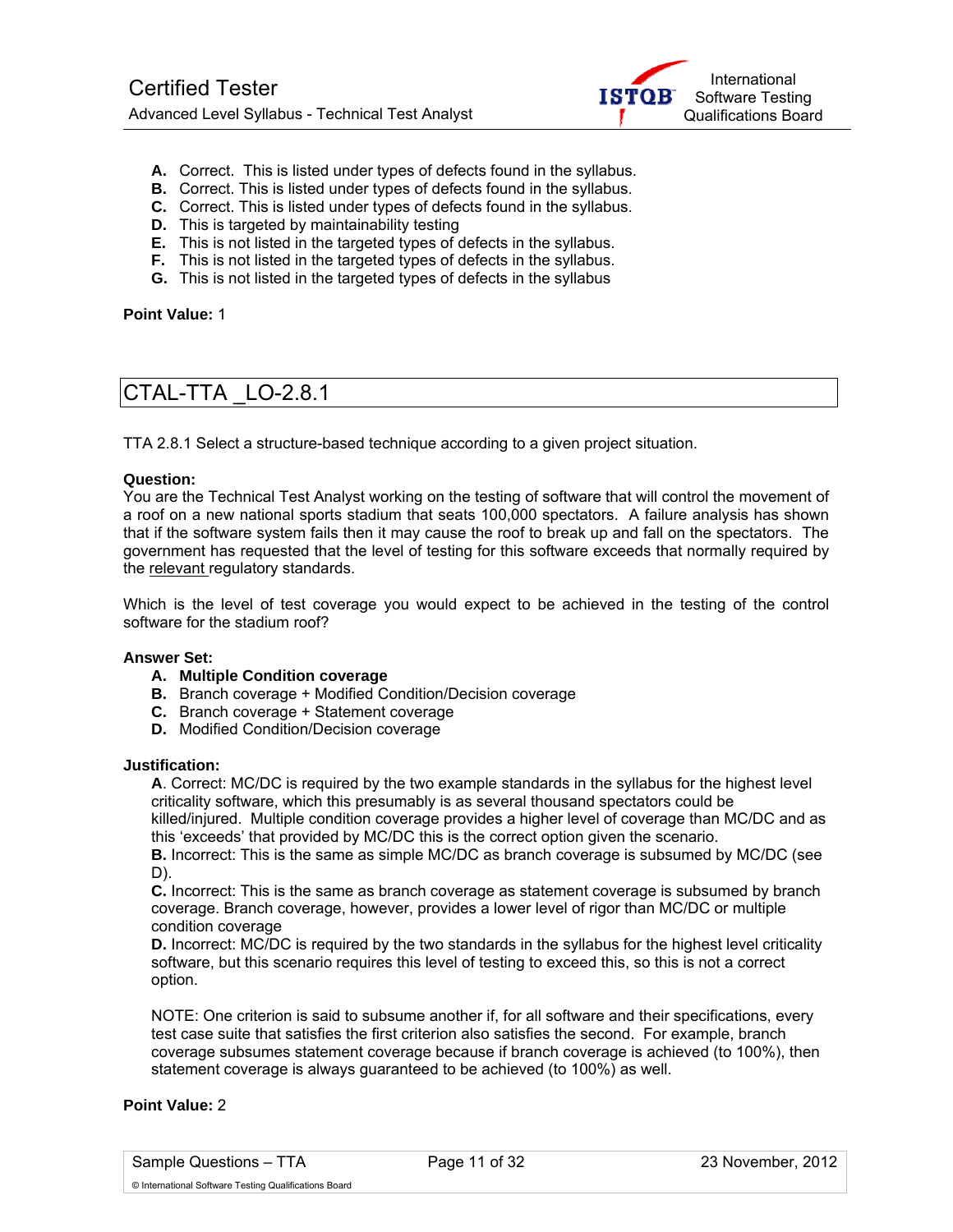

### CTAL-TTA \_LO-3.2.1

TTA-3.2.1 Use control flow analysis to detect if code has any control flow anomalies.

### **Question:**

Below is the pseudo-code for a TRICKY program:

| 0              | program TRICKY                     |  |  |  |
|----------------|------------------------------------|--|--|--|
| 1              | var1, var2, var3 : integer         |  |  |  |
| $\overline{2}$ | begin                              |  |  |  |
| 3              | read (var2)                        |  |  |  |
| 4              | read (var1)                        |  |  |  |
| 5              | while $\text{var2}$ < 10 loop      |  |  |  |
| 6              | $var3 = var2 + var1$               |  |  |  |
| 7              | $var2 = 4$                         |  |  |  |
| 8              | $var1 = var2 + 1$                  |  |  |  |
| 9              | print (var3)                       |  |  |  |
| 10             | if var1 = $5$ then                 |  |  |  |
| 11             | print (var1)                       |  |  |  |
| 12             | else                               |  |  |  |
| 13             | print $( var1+1 )$                 |  |  |  |
| 14             | endif                              |  |  |  |
| 15             | $var2 = var2 + 1$                  |  |  |  |
| 16             | endloop                            |  |  |  |
| 17             | write ("Wow $-$ that was tricky!") |  |  |  |
| 18             | write ("But the answer is")        |  |  |  |
| 19             | write (var2+var1)                  |  |  |  |
| 20             | end program TRICKY                 |  |  |  |

Which of the following statements about the TRICKY program MOST correctly describes any control flow anomalies in it?

### **Answer Set:**

- **A. The TRICKY program contains unreachable code and an infinite loop**
- **B.** The TRICKY program contains no control flow anomalies
- **C.** The TRICKY program contains unreachable code
- **D.** The TRICKY program contains a loop with multiple entry points

### **Justification:**

- 0 program TRICKY
- 1 var1, var2, var3 : integer
- 2 begin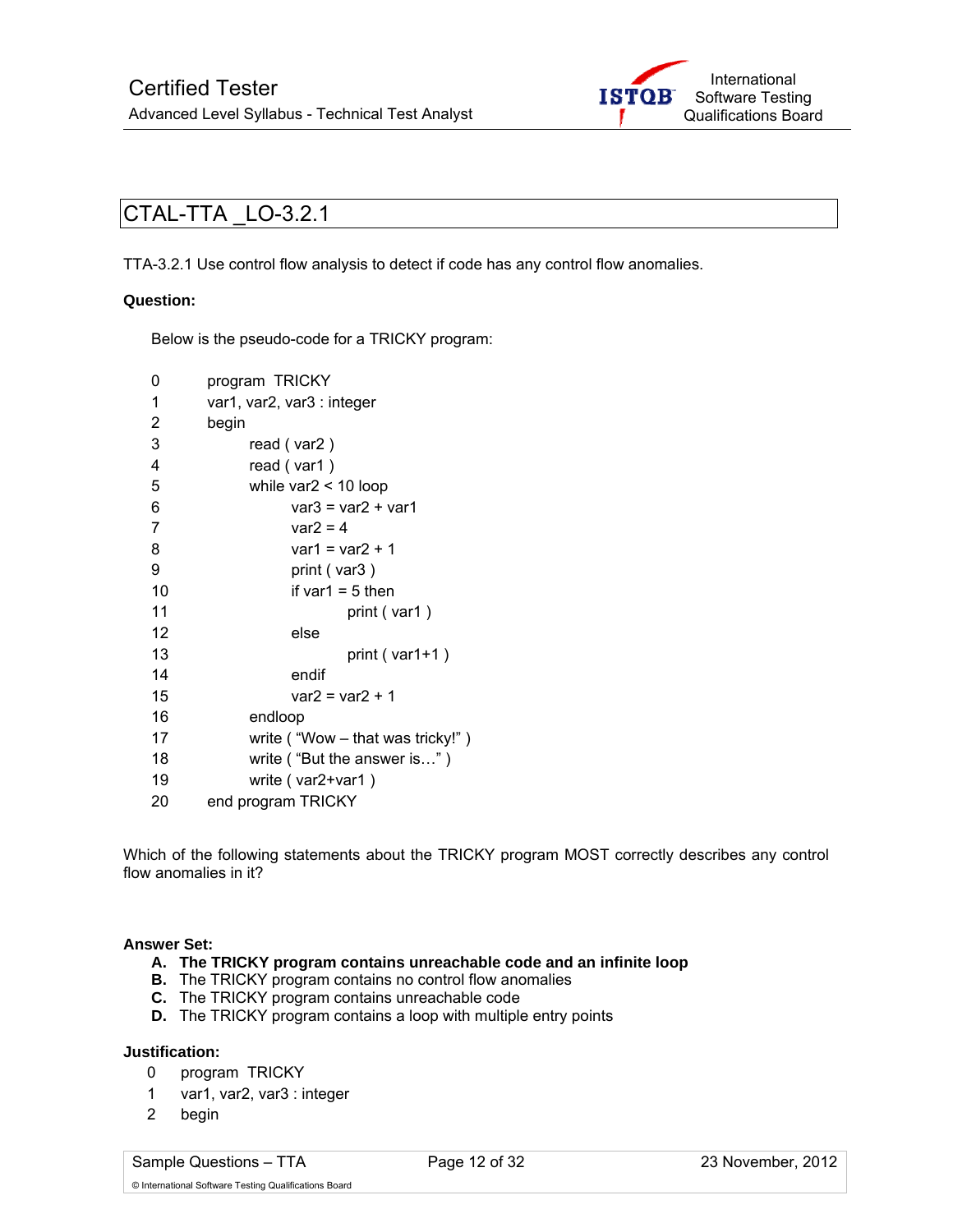

| 3  | read (var2)                        |  |  |  |  |
|----|------------------------------------|--|--|--|--|
| 4  | read (var1)                        |  |  |  |  |
| 5  | while $\text{var2}$ < 10 loop      |  |  |  |  |
| 6  | $var3 = var2 + var1$               |  |  |  |  |
| 7  | var2 = 4                           |  |  |  |  |
| 8  | var1 = var2 + 1                    |  |  |  |  |
| 9  | print (var3)                       |  |  |  |  |
| 10 | if var1 = 5 then                   |  |  |  |  |
| 11 | print (var1)                       |  |  |  |  |
| 12 | else                               |  |  |  |  |
| 13 | print ( $var1 + 1$ )               |  |  |  |  |
| 14 | endif                              |  |  |  |  |
| 15 | $var2 = var2 + 1$                  |  |  |  |  |
| 16 | endloop                            |  |  |  |  |
| 17 | write ("Wow $-$ that was tricky!") |  |  |  |  |
| 18 | write ("But the answer is")        |  |  |  |  |
| 19 | write (var2+var1)                  |  |  |  |  |
| 20 | end program TRICKY                 |  |  |  |  |

**A**; Correct: The decision at line 10 will always be true as var1 will always be 5 at line 10, thus line 13 is unreachable. The loop at line 5 can only be left if var2 is 10 or more, but each time through the loop var2 is reset at line 7 back to 4 and only incremented by 1 in the loop at line 15, so it only ever reaches 5.

**B,C** & **D** are incorrect.

**Point Value:** 2

# CTAL-TTA \_LO-3.2.2

TTA-3.2.2 Use data flow analysis to detect if code has any data flow anomalies

### **Question:**

Below is the pseudo-code for a program that calculates and prints sales commissions:

- 0 program Calculate Commission
- 1 total, number : integer
- 2 commission\_hi, commission\_lo : real
- 3 begin
- 4 read ( number )
- 5 while number ≠ -1 loop
- $6$  total = total + number
- 7 read ( number )
- 8 endloop
- 9 if total > 1000 then
- 10 commission\_hi = 100 + 0.2 \* ( total 1000 )

Sample Questions – TTA Page 13 of 32 23 November, 2012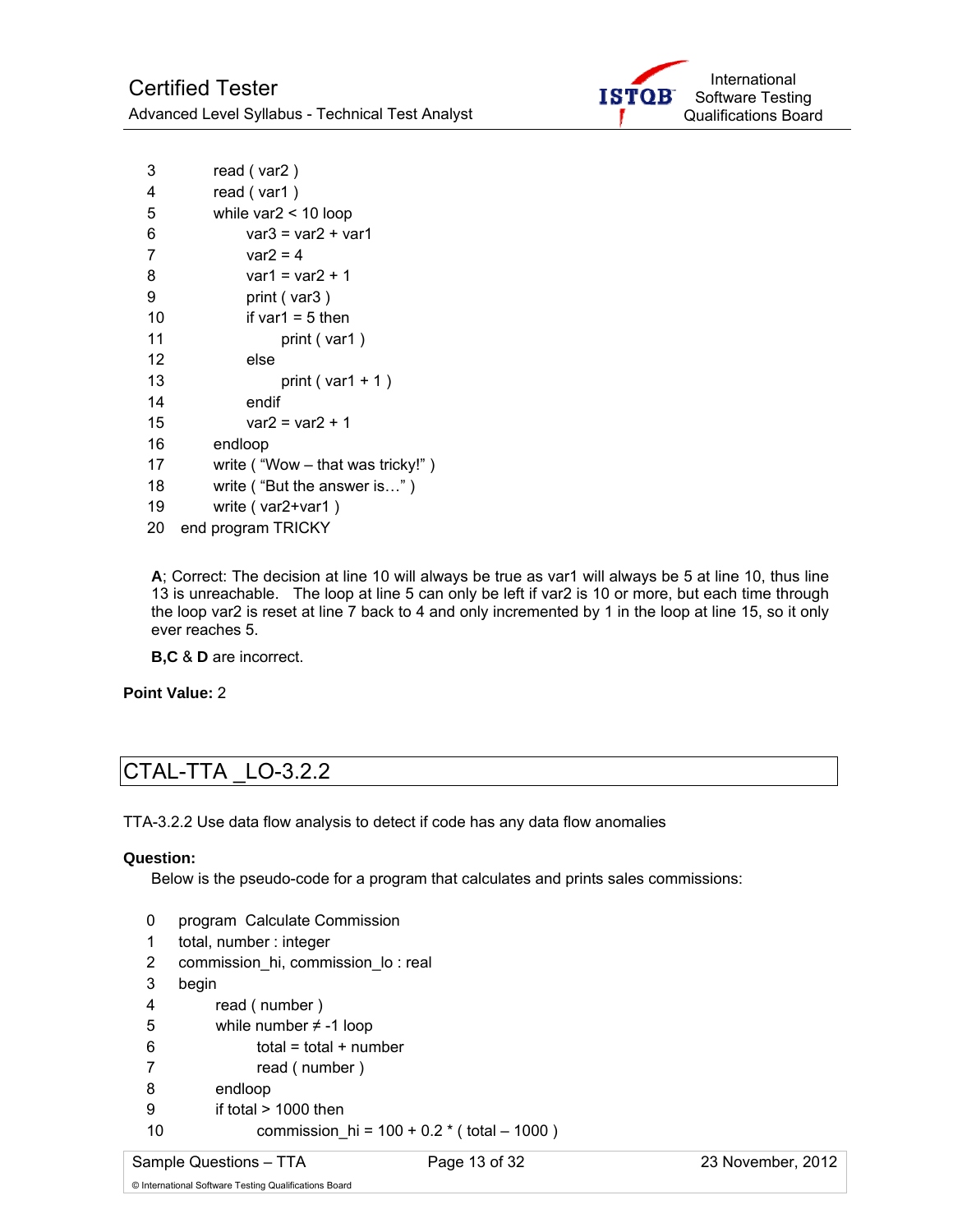

- 11 else
- 12 commission  $I_0 = 0.15$  \* total
- 13 endif
- 14 write ( "This salesman's commission is:")
- 15 write (commission hi)
- 16 end program Calculate Commission

Which of the following correctly lists data flow anomalies that exist in the 'Calculate Commission' program?

### **Answer Set:**

- **A.** total: line 6; commission lo: line 12; commision hi: line 15
- **B.** commision\_hi: line 10; commission\_lo: line 12
- **C.** number: line 5; number: line 6
- **D.** total: line 6; commision hi: line 10; commission lo: line 12

#### **Justification:**

| 0  | program Calculate Commission                 |                                  |  |  |  |  |  |
|----|----------------------------------------------|----------------------------------|--|--|--|--|--|
| 1  | total, number: integer                       |                                  |  |  |  |  |  |
| 2  | commission hi, commission lo, : real         |                                  |  |  |  |  |  |
| 3  | begin                                        |                                  |  |  |  |  |  |
| 4  | read (number)                                | number (d)                       |  |  |  |  |  |
| 5  | while number $\neq$ -1 loop                  | number(u)                        |  |  |  |  |  |
| 6  | $total = total + number$                     | total $(u, d)$ ; number $(u)$    |  |  |  |  |  |
| 7  | read (number)                                | number (d)                       |  |  |  |  |  |
| 8  | endloop                                      |                                  |  |  |  |  |  |
| 9  | if total $> 1000$ then                       | total $(u)$                      |  |  |  |  |  |
| 10 | commission $hi = 100 + 0.2 * (total - 1000)$ | commission_hi(d)                 |  |  |  |  |  |
| 11 | else                                         |                                  |  |  |  |  |  |
| 12 | commission $I_o = 0.15$ * total              | commission $\log$ (d); total (u) |  |  |  |  |  |
| 13 | endif                                        |                                  |  |  |  |  |  |
| 14 | write ("This salesman's commission is:")     |                                  |  |  |  |  |  |
| 15 | write (commission hi)                        | commission hi (u)                |  |  |  |  |  |
| 16 | end program Calculate Commission             |                                  |  |  |  |  |  |
|    |                                              |                                  |  |  |  |  |  |

**A** is correct: Anomalies: total: used at line 6 before it is defined. commission lo: defined at line 12 & no subsequent use commision\_hi: used at line 15 but may be no definition if line 12 subpath followed instead of line 10 subpath. **B, C** & **D** are incorrect.

**Point Value:** 2

### CTAL-TTA \_LO-3.2.3

TTA-3.2.3 Propose ways to improve the maintainability of code by applying static analysis

#### **Question:**

Sample Questions – TTA Page 14 of 32 23 November, 2012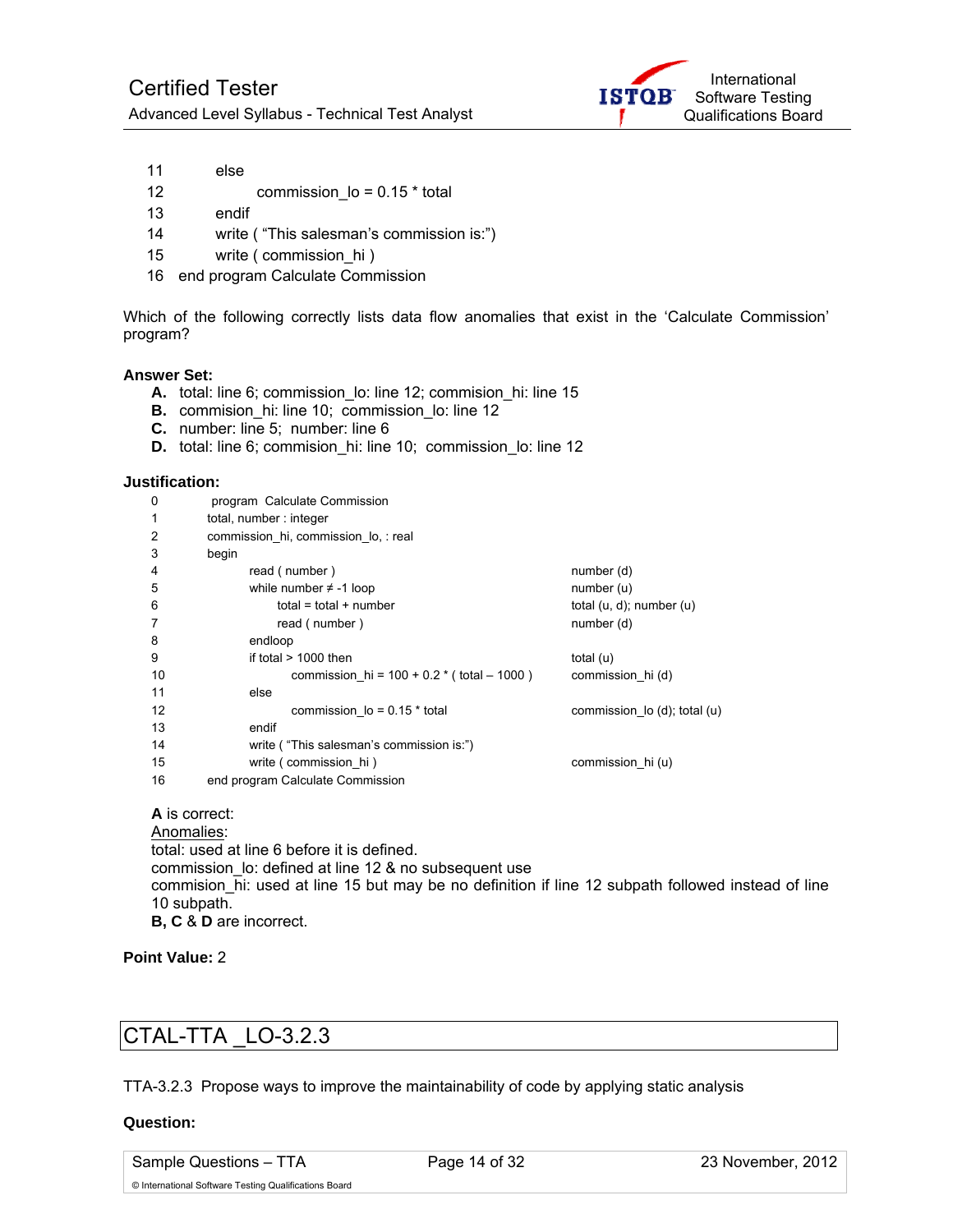

You have been provided with the following system-wide average measures for the four systems, W, X, Y and Z.

| <b>System</b>                               | W    | X      |        | z      |
|---------------------------------------------|------|--------|--------|--------|
| <b>Cyclomatic</b><br><b>Complexity (CC)</b> | 23   | 8      | 12     |        |
| <b>Cohesion (CH)</b>                        | High | Medium | Low    | High   |
| <b>Coupling (CP)</b>                        | Low  | High   | Medium | Medium |
| <b>Commented</b><br>Code (CO)               | 60%  | 10%    | 45%    | 8%     |
| <b>Repeated code</b><br>instances (RE)      | 9    | 2      | 3      | 12     |

Budget is available to improve the maintainability of the code in each of the four systems by applying the results of static analysis to the individual components.

Which of the following is the BEST application of static analysis if only two measures per system can be resourced?

### **Answer Set:**

**A. W – CC, RE; X – CP, CO; Y – CC, CH; Z – CO, RE B.** W – CO, RE; X – CC, CH; Y – CP, CO; Z – CC, RE **C.** W – CC, CP; X – CH, CO; Y – CC, CH; Z – CO, RE **D.** W – CH, CO; X – CC, RE; Y – CP, RE; Z – CC, CH

### **Justification:**

**A** is correct:

CC of 10 or over suggests this is worth addressing. CH of Low suggests this is worth addressing. CP of High suggests this is worth addressing. CO of  $10\%$  or less suggests this is worth addressing. RE of 9 or more suggests this is worth addressing.

**B, C** & **D** are less correct

**Point Value:** 3

### CTAL-TTA \_LO-3.2.4

TTA-3.2.4 (K2) Explain the use of call graphs for establishing integration testing strategies.

#### **Question:**

Which of the following is a way to use call graphs to determine integration testing requirements?

#### **Answer Set:**

- **A.** Establishing the number of locations within the software from where a module or system is called
- **B.** Establishing the number of locations within the software from where a method or function is called

© International Software Testing Qualifications Board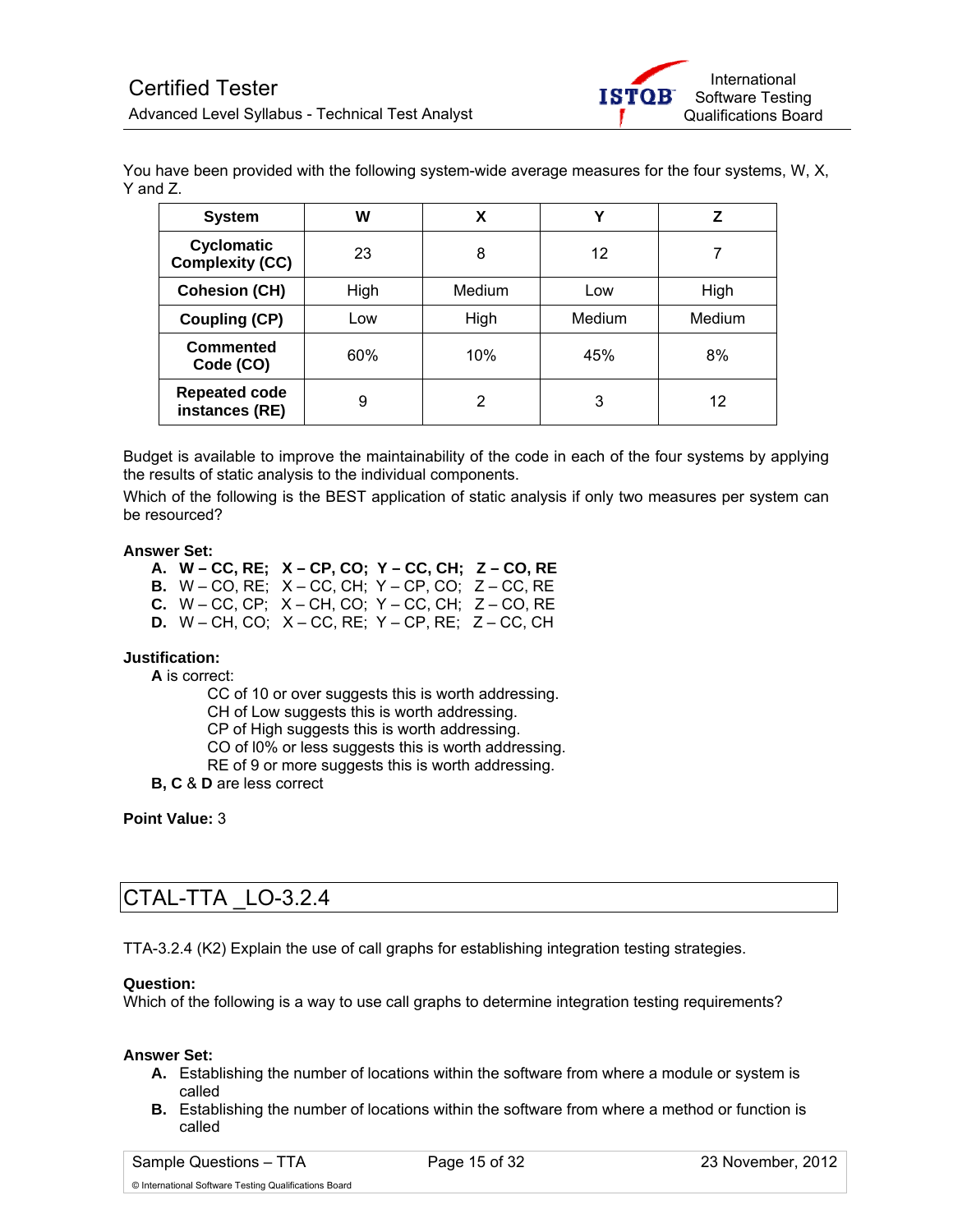

- **C.** Determining conditional and unconditional calls for performance analysis
- **D.** Detecting areas to be targeted for possible memory leaks

### **Justification:**

- **A.** Correct per the syllabus.
- **B.** Incorrect. This is a use of call graphs, but is used for unit testing, not integration testing per the syllabus.
- **C.** Incorrect. Determining conditional and unconditional calls can be used for integration, but using them for performance analysis has nothing to do with integration.
- **D.** Incorrect. Call graphs don't detect memory leaks or possible areas for memory leaks.

### **Point Value:** 1

### CTAL-TTA \_LO-3.3.1

TTA-3.3.1(K3) Specify goals to be achieved by the use of dynamic analysis

### **Question:**

You are the Technical Test Analyst working on a project developing a new Ambulance Dispatch System (ADS). This ADS assists operators in taking calls about incidents, identifying available ambulances and mobilizing ambulances to handle the incidents. You know that the ADS was designed using an object-oriented approach and implemented using a language with automated garbage collection. During system and acceptance testing the system has been perceived to be generally performing correctly, but also rather slowly, and it has also occasionally 'crashed'; the subsequent (brief) investigations were inconclusive.

Which of the following statements would BEST justify the use of dynamic analysis in this situation?

### **Answer Set:**

- **A. Dynamic analysis could identify memory access violations caused by a wild pointer that result in the occasional 'crashes'.**
- **B.** Dynamic analysis could be used to measure response times for various functions to subsequently allow system tuning.
- **C.** Dynamic analysis could be used to generate call graphs of the system to allow targeted performance enhancement.
- **D.** Dynamic analysis could be used to determine if defects introduced by programmers failing to release allocated memory are causing the 'crashes'.

### **Justification:**

- **A.** Correct: Dynamic analysis can identify memory access violations caused by a wild pointer and these could be causing the 'occasional' crashes.
- **B.** Incorrect: Dynamic analysis is not typically used for measuring response times (it requires instrumentation and so makes response time measurement impractical), but instead provides lower level performance metrics - these can be used for performance tuning.
- **C.** Incorrect: Call graphs are generated by static analysis.
- **D.** Incorrect: The scenario tells us that automated garbage collection was used, so it is unlikely programmers will need to release memory. May also be because memory leaks usually cause performance degradation and ultimately out-of-resource errors from the OS side.

### **Point Value:** 2

Sample Questions – TTA Page 16 of 32 23 November, 2012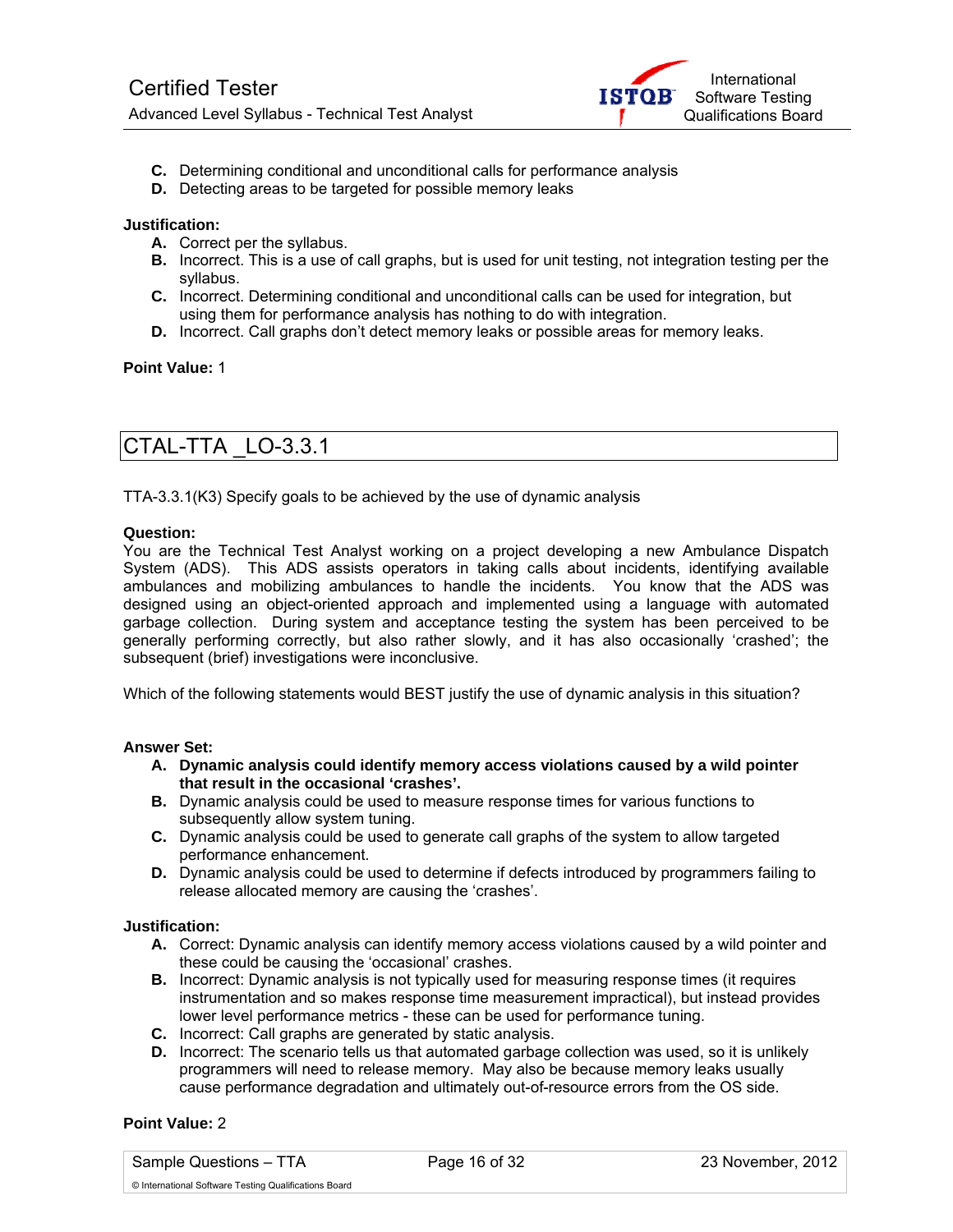

### CTAL-TTA \_LO-4.2.1

TTA 4.2.1 (K4) For a particular project and system under test, analyze the non-functional requirements and write the respective sections of the test plan

### **Question:**

Assume you are working as a technical test analyst on a project where a new banking system is being developed. This system will store customer financial data, including personally identifying information, account numbers and balances, and transaction history. Based on this information, which of the following topics are you most likely to need to contribute to the test plan?

### **Answer Set:**

- **A. Testing data encryption**
- **B.** Test data anonymization
- **C.** Coordination of distributed components
- **D.** Testing in production

#### **Justification:**

- **A.** Correct: The bank is likely required by regulation to encrypt the customer financial data, which has testing implications.
- **B.** B is incorrect because, while subsequent releases of this system may be tested with real customer data, this is a new system and existing customer data is not available.
- **C.** C is not the answer because there's no indication this is a distributed system.
- **D.** D is incorrect because it's not clear whether this system will be used in-house (thus a production environment might be available) or sold to customers (thus production environments would likely not be available).

### **Point Value:** 2

### CTAL-TTA \_LO-4.3.1

TTA-4.3.1 (K3) Define the approach and design high-level test cases for security testing

#### **Question:**

A system has an editable, free-form input field labeled "File Name to Open". Based on this information only, which of the following security threats should you test?

### **Answer Set:**

- **A. Buffer overflow**
- **B.** Cross-site scripting
- **C.** Denial of service
- **D.** Breaking encryption

#### **Justification:**

**A.** Correct: the free-form nature of the input field allows the attackers to try to insert large, malicious inputs.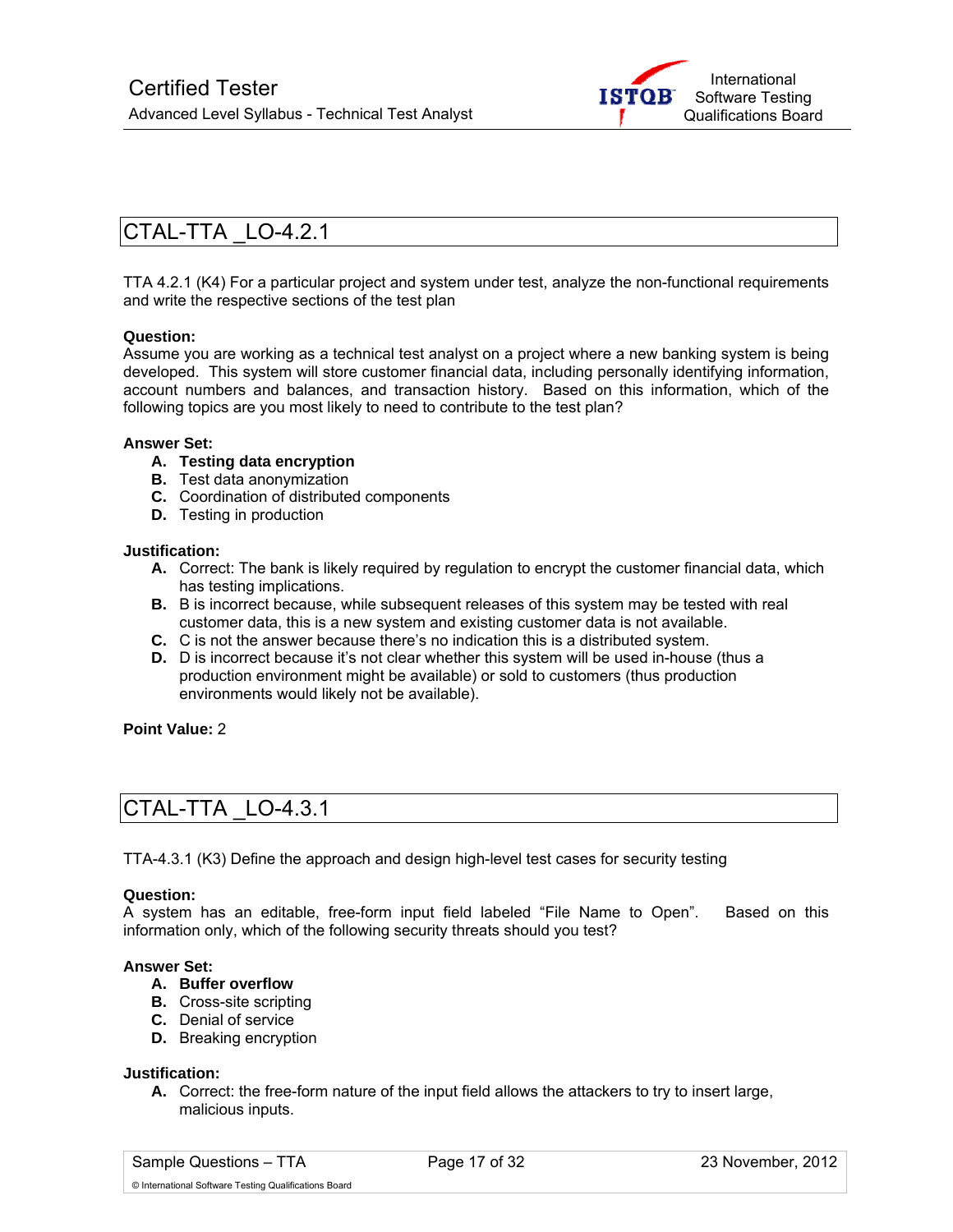

- **B.** Incorrect: we have no information that this system is browser based or what the file is to be used for.
- **C.** Incorrect: DOS attacks work through computer interfaces, not user interfaces.
- **D.** Incorrect: we have no indication that any encryption is involved.

**Point Value:** 1

### CTAL-TTA \_LO-4.4.1

TTA-4.4.1 (K3) Define the approach and design high-level test cases for the reliability quality characteristic and its corresponding ISO9126 sub-characteristics

### **Question:**

Scenario 1.

Assume that you are working for a start-up company with big ambitions but a limited initial funding. They are creating a system that will provide customized loyalty and rewards programs for small- and medium-sized businesses selling to customers on the web. These companies enroll themselves on the system's web store. This allows the companies to create customized buttons, to be placed on their websites, that let customers enroll in the companies' loyalty and rewards program. Each subsequent purchase earns points, and both companies and their customers can manage the program; for example, companies can determine the number of points required for customers to receive a free product or service, and customers can monitor their points.

Your employer's marketing staff is heavily promoting the system, offering aggressive discounts on the first year's fees to sign up new companies. The marketing materials state that the service will be highly reliable and extremely fast for companies and their customers.

At this time, the requirements are complete and development of the software has just begun. The current schedule will allow companies and their customers to enroll starting in three months.

Your employer intends to use cloud computing resources to host this service, and to have no hardware resources other than ordinary office computers for its developers, testers, and other engineers and managers. Industry-standard web-based application software components will be used to build the system.

The production environment will be used for testing, and the operations team has already defined and tested the process for configuring this environment as needed.

Refer to scenario 1. Assume that marketing wants the mean time between failure to be three months or longer, with a mean time to repair of ten minutes or less when the system does fail. Which THREE of the options should be addressed as challenges in planning for the reliability testing of this system prior to release?

#### **Answer Set:**

- **A. Cost of a reliability test environment**
- **B. Duration of the reliability testing**
- **C. Forcing hardware and operating system faults**
- **D.** Defining the reliability requirement
- **E.** Configuring a production-like test environment
- **F.** Determining the target availability for the system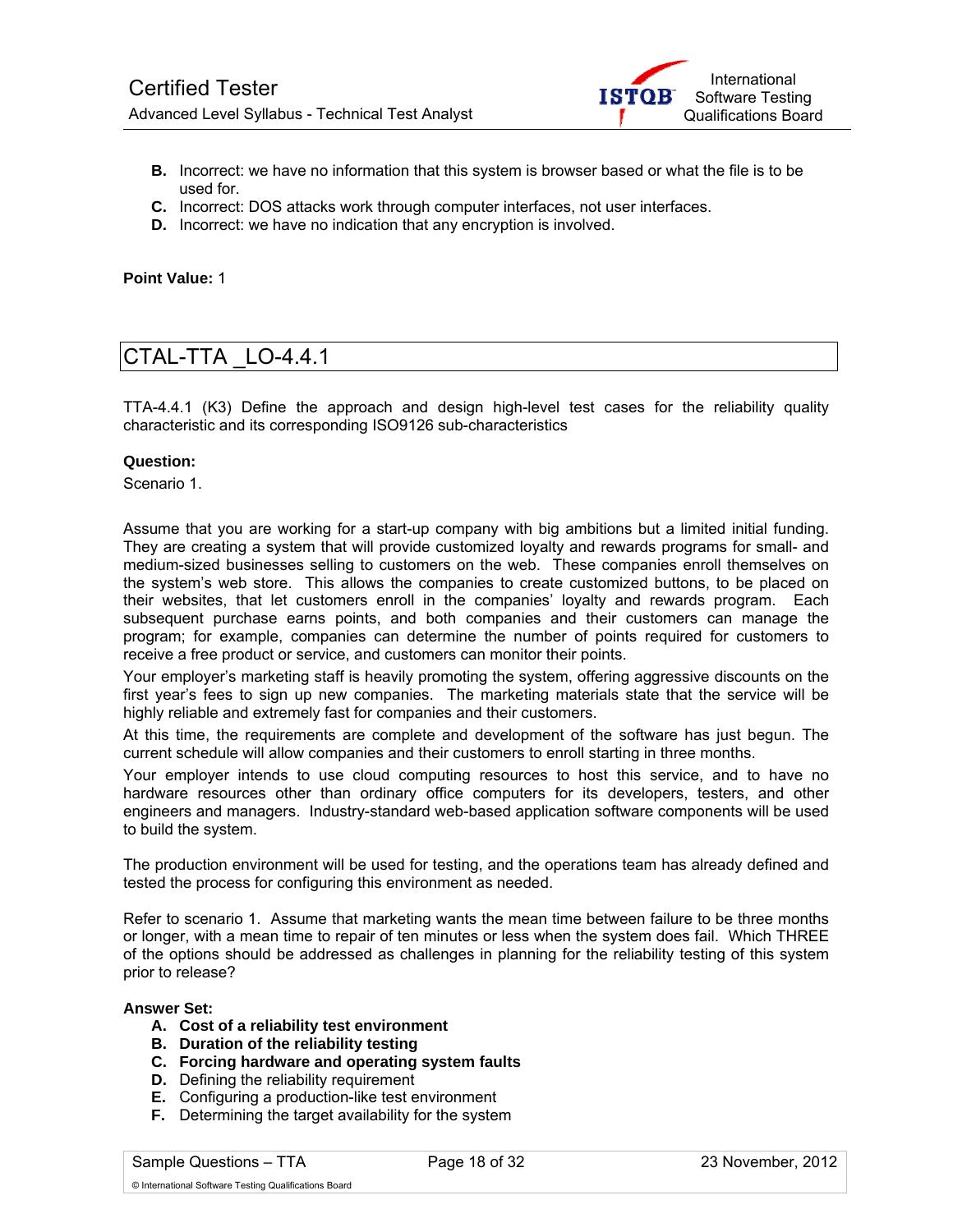

**G.** Monitoring reliability in production

### **Justification:**

- **A.** Correct: the test environment must mimic production and be available for an extended period (see B).
- **B.** Correct: the marketing wants an MTBF of three months, and we have only three months left on the schedule with development just starting.
- **C.** Correct: testing fault-tolerance is part of reliability testing, but, as the hardware and OS will be under the control of our cloud computing provider, it may be hard to force faults to occur during testing without disrupting their other customers.
- **D.** Incorrect: D is not a problem, because we have clearly defined reliability requirements in the question.
- **E.** Incorrect: you will use the ultimate production hosting environment—cloud resources—to create a production-like environment at will, and this is already a solved problem.
- **F.** Incorrect: the target availability is a given in the scenario, provided by marketing in terms of mean time between failure and mean time to repair.
- **G.** Incorrect: it does not relate to testing prior to release.

### **Point Value:** 2

### CTAL-TTA \_LO-4.5.1

TTA-4.5.1 (K3) Define the approach and design high-level test cases for performance testing

### **Question:**

Scenario 1.

Assume that you are working for a start-up company with big ambitions but a limited initial funding. They are creating a system that will provide customized loyalty and rewards programs for small- and medium-sized businesses selling to customers on the web. These companies enroll themselves on the system's web store. This allows the companies to create customized buttons, to be placed on their websites, that let customers enroll in the companies' loyalty and rewards program. Each subsequent purchase earns points, and both companies and their customers can manage the program; for example, companies can determine the number of points required for customers to receive a free product or service, and customers can monitor their points.

Your employer's marketing staff is heavily promoting the system, offering aggressive discounts on the first year's fees to sign up new companies. The marketing materials state that the service will be highly reliable and extremely fast for companies and their customers.

At this time, the requirements are complete and development of the software has just begun. The current schedule will allow companies and their customers to enroll starting in three months.

Your employer intends to use cloud computing resources to host this service, and to have no hardware resources other than ordinary office computers for its developers, testers, and other engineers and managers. Industry-standard web-based application software components will be used to build the system.

The production environment will be used for testing, and the operations team has already defined and tested the process for configuring this environment as needed.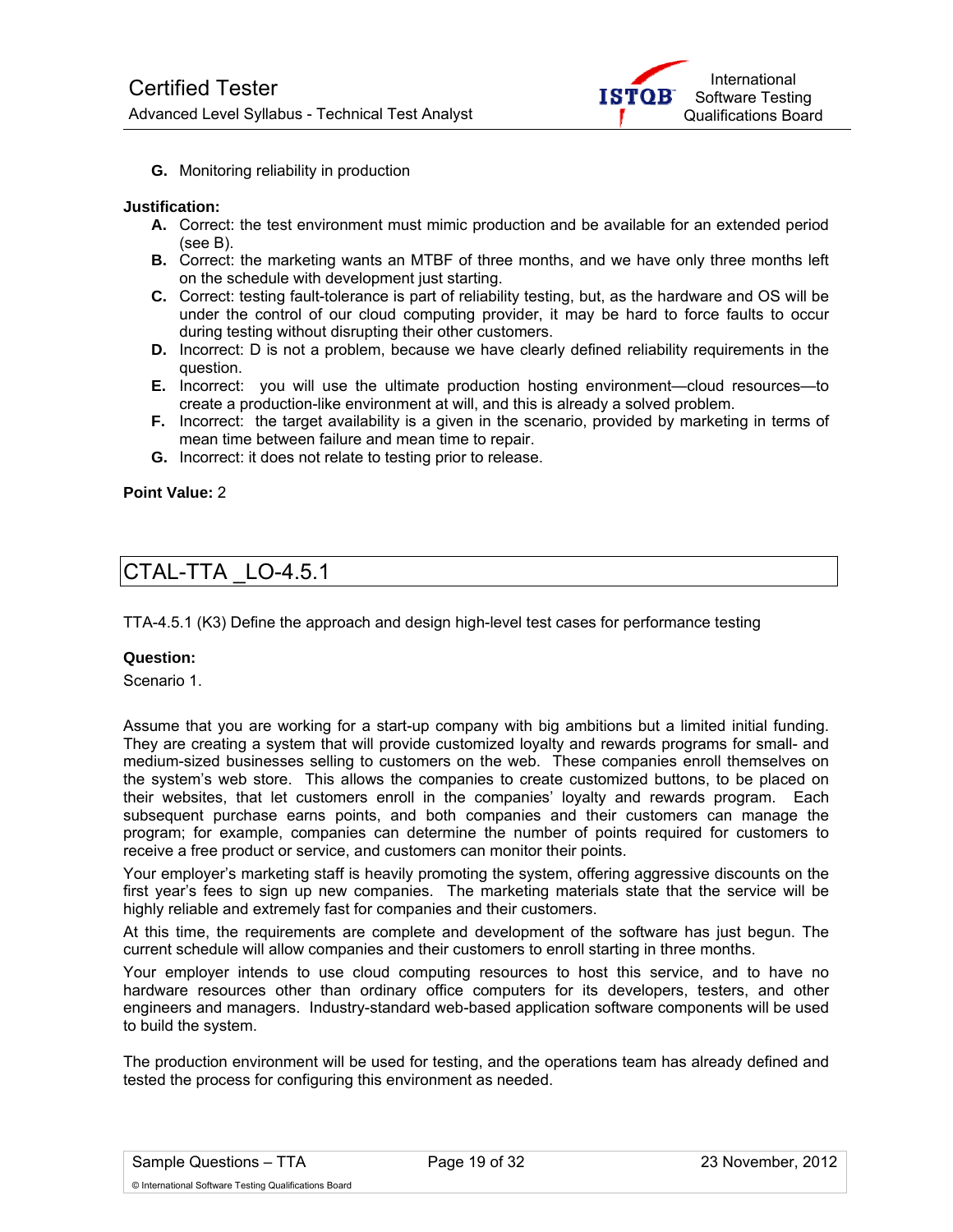

Refer to scenario 1. Assume that marketing wants to ensure that the system will be very fast. Which TWO of the options should be addressed as challenges in planning for the performance testing of this system prior to release?

### **Answer Set:**

- **A. Defining the performance requirements**
- **B. Cost of performance test tools**
- **C.** Selection of test data
- **D.** Compatibility of performance test tools
- **E.** Configuring a production-like test environment
- **F.** Developing a complex simulator
- **G.** Anonymization of test data

#### **Justification:**

- **A.** Correct: the marketing has only said they want a "very fast" system, and it's not clear what that will mean in practice.
- **B.** Correct: performance testing tools can be quite expensive, especially when trying to simulate large numbers of users.
- **C.** Correct: you need to make an educated guess about the number of users, the type of programs companies will end up having, the type and frequency of actions companies and customers will do, etc.
- **D.** Incorrect: the system uses standard web interfaces.
- **E.** Incorrect: you can use the ultimate production hosting environment—cloud resources—to create a production-like environment at will.
- **F.** Incorrect: there is no need for any simulator in this situation, just simulated users via a standard performance testing tool.
- **G.** Correct: there is no production data that needs anonymization at this point.

**Point Value:** 2

### CTAL-TTA \_LO-4.x.1

TTA-4.x.1 (K2) Understand and explain the reasons for including maintainability, portability and resource utilization tests in a testing strategy and/or test approach

#### **Question:**

Which TWO of the following test types will be most important for a software control system that will be integrated into a wider system and is expected to generate several variants and undergo a number of environment changes over a period of 10 years?

### **Answer Set:**

- **A. Adaptability testing**
- **B. Maintainability testing**
- **C.** Recoverability testing
- **D.** Replaceability testing
- **E.** Security testing

### **Justification:**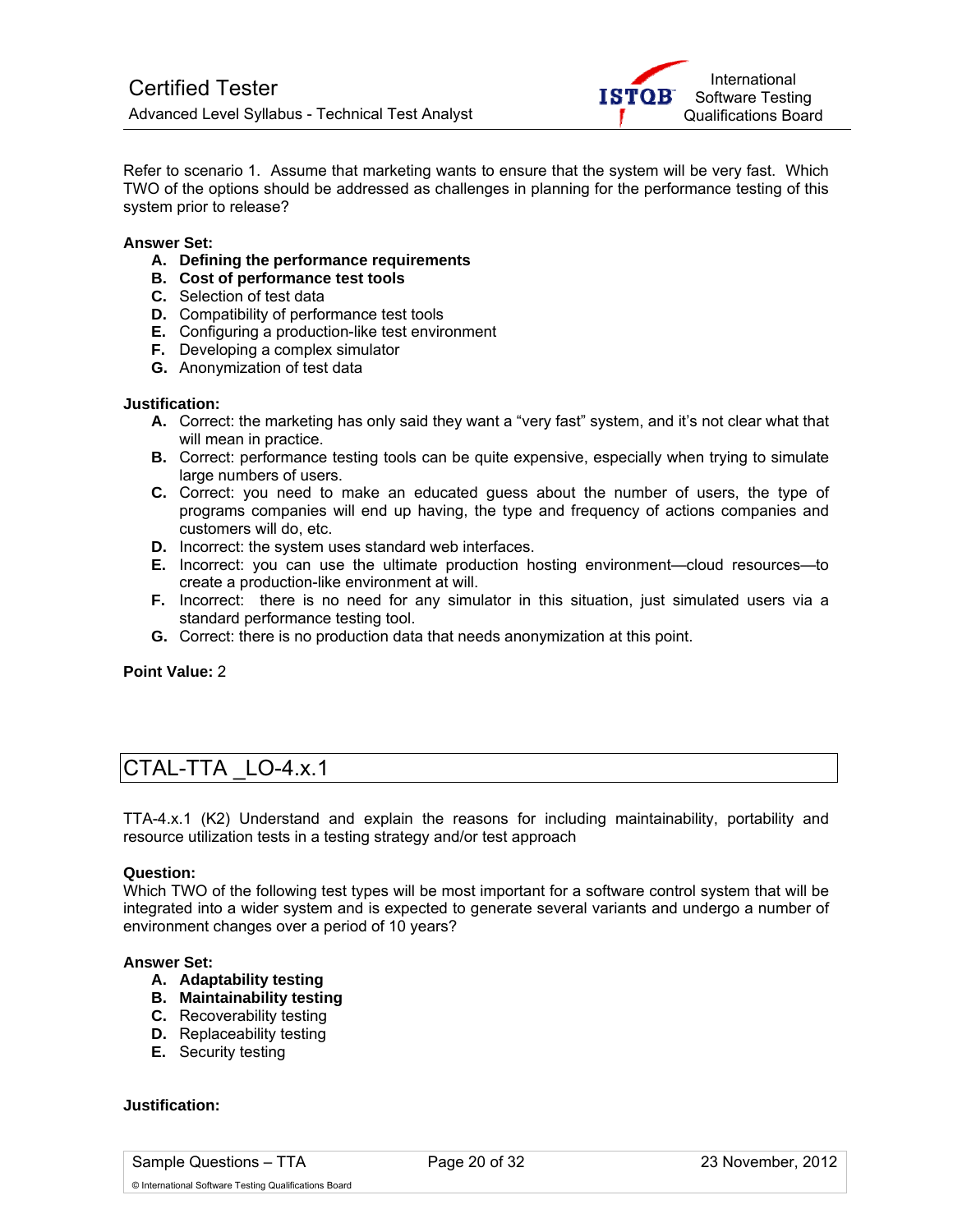

The scenario emphasizes longevity and the expectation of installation in a variety of vehicle platforms. Performance is implied but does not feature in the options

- **A.** Correct: Adaptability testing is likely to be important because the system will be installed in a variety of environments.
- **B.** Correct: Maintainability is important given the need for continuous development and multiple configurations.
- **C.** Incorrect: Recoverability testing is not suggested by the scenario, in which recovery from software or hardware failures would not be expected during operation (i.e. on a single journey).
- **D.** Incorrect: Replaceability testing is not suggested by the scenario; there is no suggestion of component replacement.
- **E.** Incorrect: Security is not a particular issue in this scenario.

### **Point Value:** 2

### CTAL-TTA \_LO-4.x.2

TTA-4.x.2 (K3) Given a particular product risk, determine the particular non-functional test type(s) which are most appropriate

### **Question:**

Consider the following product risk:

Abnormal application termination due to network connection failure

Which of the following is the appropriate test type to address this risk?

### **Answer Set:**

- **A. Reliability testing**
- **B.** Performance testing
- **C.** Operability testing
- **D.** Portability testing

### **Justification:**

- **A.** Correct: fault-tolerance testing is part of reliability.
- **B.** Incorrect: we are not worried about response time, throughput, or resource utilization here.
- **C.** Incorrect: this risk does not relate to usability.
- **D.** Incorrect: the specific type of network is not in question here.

**Point Value:** 1

# CTAL-TTA \_LO-4.x.3

TTA-4.x.3 (K3) Understand and explain the stages in an application's lifecycle where non-functional tests should be applied

#### **Question:**

Sample Questions – TTA Page 21 of 32 23 November, 2012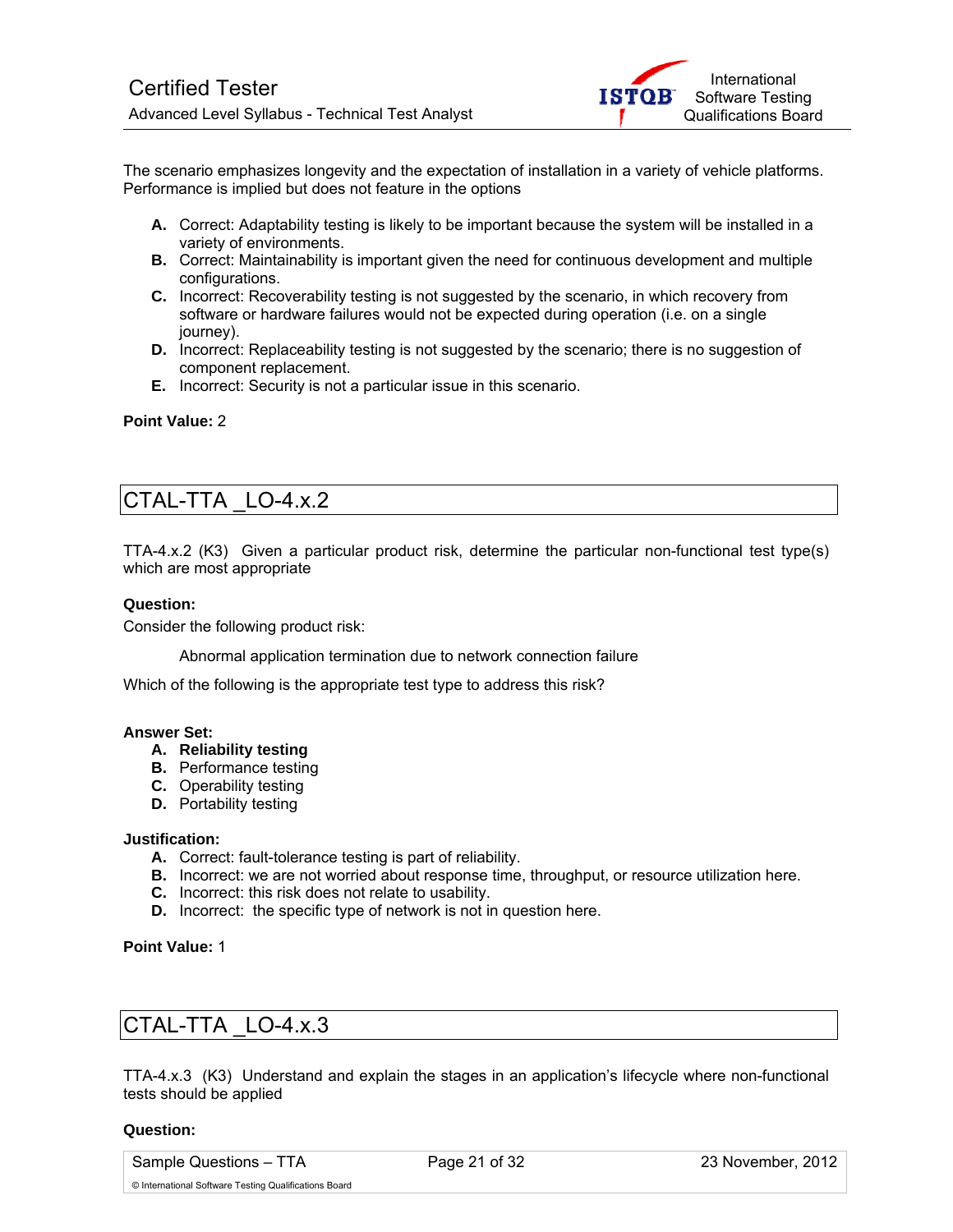

Scenario 1.

Assume that you are working for a start-up company with big ambitions but a limited initial funding. They are creating a system that will provide customized loyalty and rewards programs for small- and medium-sized businesses selling to customers on the web. These companies enroll themselves on the system's web store. This allows the companies to create customized buttons, to be placed on their websites, that let customers enroll in the companies' loyalty and rewards program. Each subsequent purchase earns points, and both companies and their customers can manage the program; for example, companies can determine the number of points required for customers to receive a free product or service, and customers can monitor their points.

Your employer's marketing staff is heavily promoting the system, offering aggressive discounts on the first year's fees to sign up new companies. The marketing materials state that the service will be highly reliable and extremely fast for companies and their customers.

At this time, the requirements are complete and development of the software has just begun. The current schedule will allow companies and their customers to enroll starting in three months.

Your employer intends to use cloud computing resources to host this service, and to have no hardware resources other than ordinary office computers for its developers, testers, and other engineers and managers. Industry-standard web-based application software components will be used to build the system.

Consider scenario 1. Assume that adequate system response time is considered one of the most important product risks for this system.

Which of the following statements is true?

### **Answer Set:**

- **A. Performance testing should start on initial builds of the system**
- **B.** Performance testing should happen after functional testing is done
- **C.** Dynamic performance testing should happen during code reviews.
- **D.** Reliability testing should happen after performance testing.

#### **Justification:**

- **A.** Correct: we need to address important risks early as possible.
- **B.** Incorrect: for the same reason that A is correct.
- **C.** Incorrect: C is impossible because code reviews are static tests.
- **D.** Incorrect: we don't have any information on the relative risk of reliability.

### **Point Value:** 1

### CTAL-TTA \_LO-4.x.4

TTA-4.x.4 (K3) For a given scenario, determine the types of defects you would expect to find by using non-functional testing types

### **Question:**

Scenario 1.

Assume that you are working for a start-up company with big ambitions but a limited initial funding. They are creating a system that will provide customized loyalty and rewards programs for small- and medium-sized businesses selling to customers on the web. These companies enroll themselves on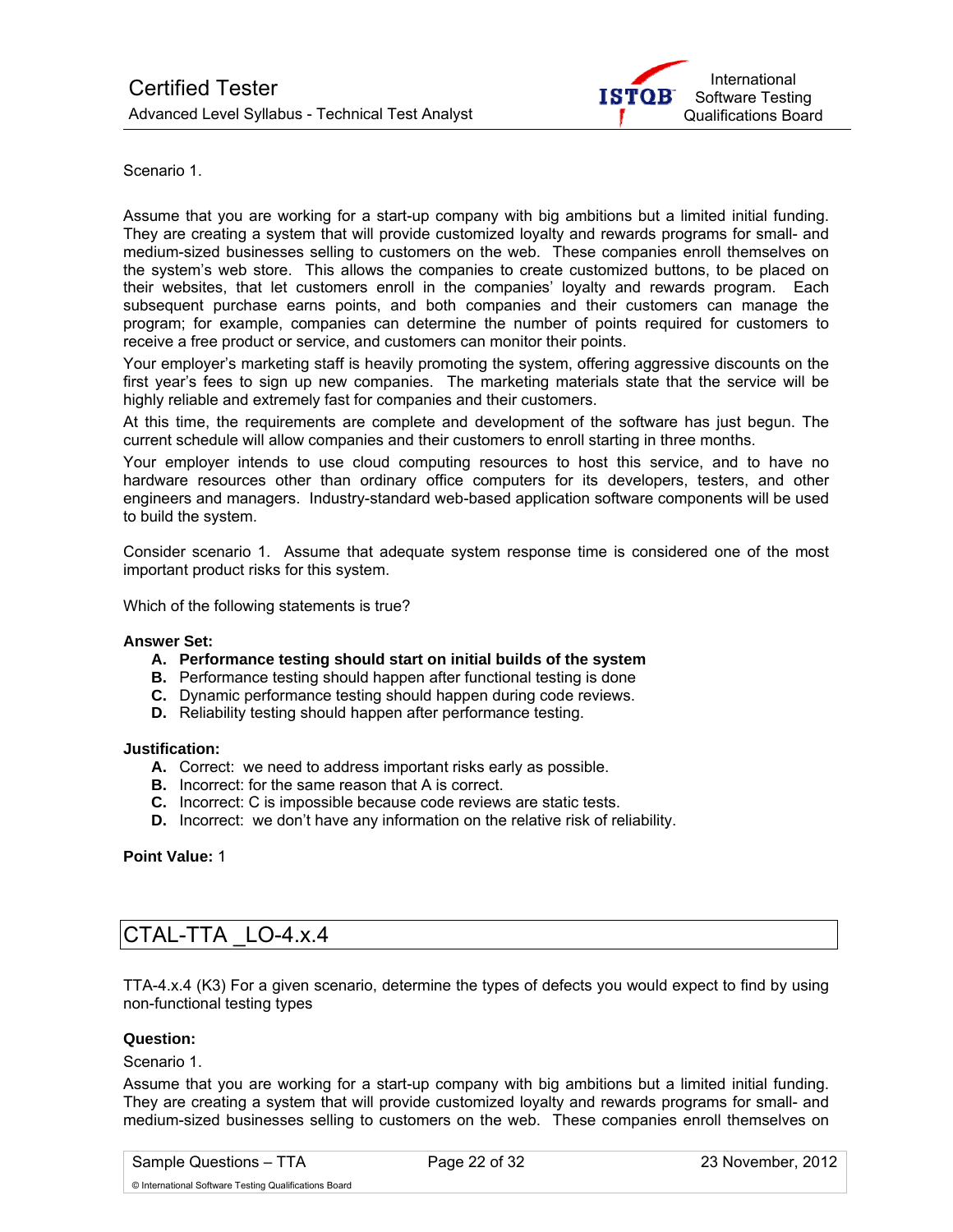

the system's web store. This allows the companies to create customized buttons, to be placed on their websites, that let customers enroll in the companies' loyalty and rewards program. Each subsequent purchase earns points, and both companies and their customers can manage the program; for example, companies can determine the number of points required for customers to receive a free product or service, and customers can monitor their points.

Your employer's marketing staff is heavily promoting the system, offering aggressive discounts on the first year's fees to sign up new companies. The marketing materials state that the service will be highly reliable and extremely fast for companies and their customers.

At this time, the requirements are complete and development of the software has just begun. The current schedule will allow companies and their customers to enroll starting in three months.

Your employer intends to use cloud computing resources to host this service, and to have no hardware resources other than ordinary office computers for its developers, testers, and other engineers and managers. Industry-standard web-based application software components will be used to build the system.

Consider scenario 1. Assume that you are executing security tests against the system

Which of the following types of defects would you expect to find during this testing?

### **Answer Set:**

- **A. System allows unauthorized access to data**
- **B.** System clears screen too quickly after login
- **C.** System removes user temporary files after logout
- **D.** System allows access from unsupported browser.

#### **Justification:**

- **A.** Correct: a typical security defect.
- **B.** Incorrect: B is a usability failure, not a security defect.
- **C.** Incorrect: C is a security feature, not a defect.
- **D.** Incorrect: D, if it is a defect at all, is a portability defect.

#### **Point Value:** 1

### CTAL-TTA \_LO-5.1.1

TTA-5.1.1 (K2) Explain why review preparation is important for the Technical Test Analyst

#### **Question:**

A technical test analyst has been invited to the review of an architectural design specification. The review has been called at short notice for the following day and although there is nothing in the analyst's diary for that time, there is no time to prepare. Which of the following would be the most appropriate response to the invitation?

### **Answer Set:**

- **A. I will not have enough time to prepare for a review meeting tomorrow so I must decline unless the review can be postponed.**
- **B.** I am free at that time and I will be pleased to attend
- **C.** I do not have time to prepare but I will attend rather than cause a delay
- **D.** I cannot attend the review because I am unfamiliar with the specification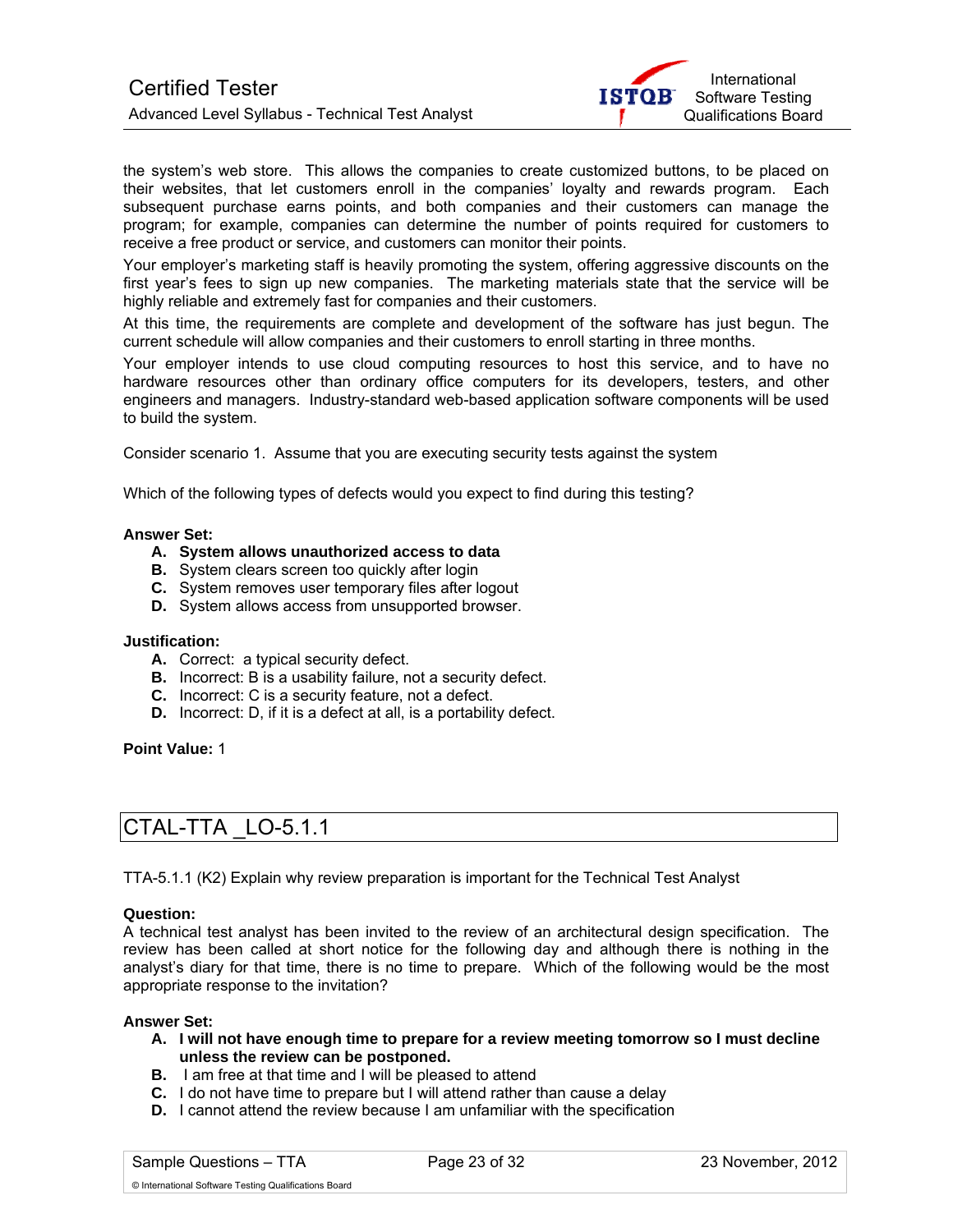

### **Justification:**

- **A.** This is the correct response.
- **B.** Incorrect: This response indicates a willingness to co-operate in getting the review done but the analyst will be unable to make a full contribution without preparation and the review would therefore be less effective than it should be .
- **C.** Incorrect: This response flags up the lack of preparation time but does not insist on allowing time for adequate preparation.
- **D.** Incorrect: This response is accurate but preparation would remove the obstacle. This is therefore not the best response when declining to attend a review.

### **Point Value:** 1

# CTAL-TTA \_LO-5.2.1

TTA-5.2.1 (K4) Analyze an architectural design and identify problems according to a checklist provided in the syllabus.

### **Question:**

You have been participating in an architectural review of a new product design. This is an embedded product that has severe memory restrictions. Consider the following lists of programming practices and problems that can result from using those practices.

Programming Practices:

- 1. Connection pooling
- 2. Data caching
- 3. Lazy instantiation
- 4. Transaction concurrency

### Problems:

- 1. Performance impact when the instantiation is needed
- 2. Transaction loss due to processor unavailability
- 3. Errors in multi-threading logic
- 4. Stale data

Which of the above is a programming practice that can be used to reduce unnecessary memory use in this scenario and what are the possible problems in using this practice?

### **Answer Set:**

- **A. Practice 3, Problem 1**
- **B.** Practice 2, Problem 4
- **C.** Practice 4, Problem 3
- **D.** Practice 1, Problem 2

### **Justification:**

- **A.** Correct. This would reduce unnecessary memory use, but does have the possible problem of the delayed performance when the class is needed.
- **B.** Incorrect. Data caching helps performance, not memory use.
- **C.** Incorrect. Transaction concurrency uses more memory.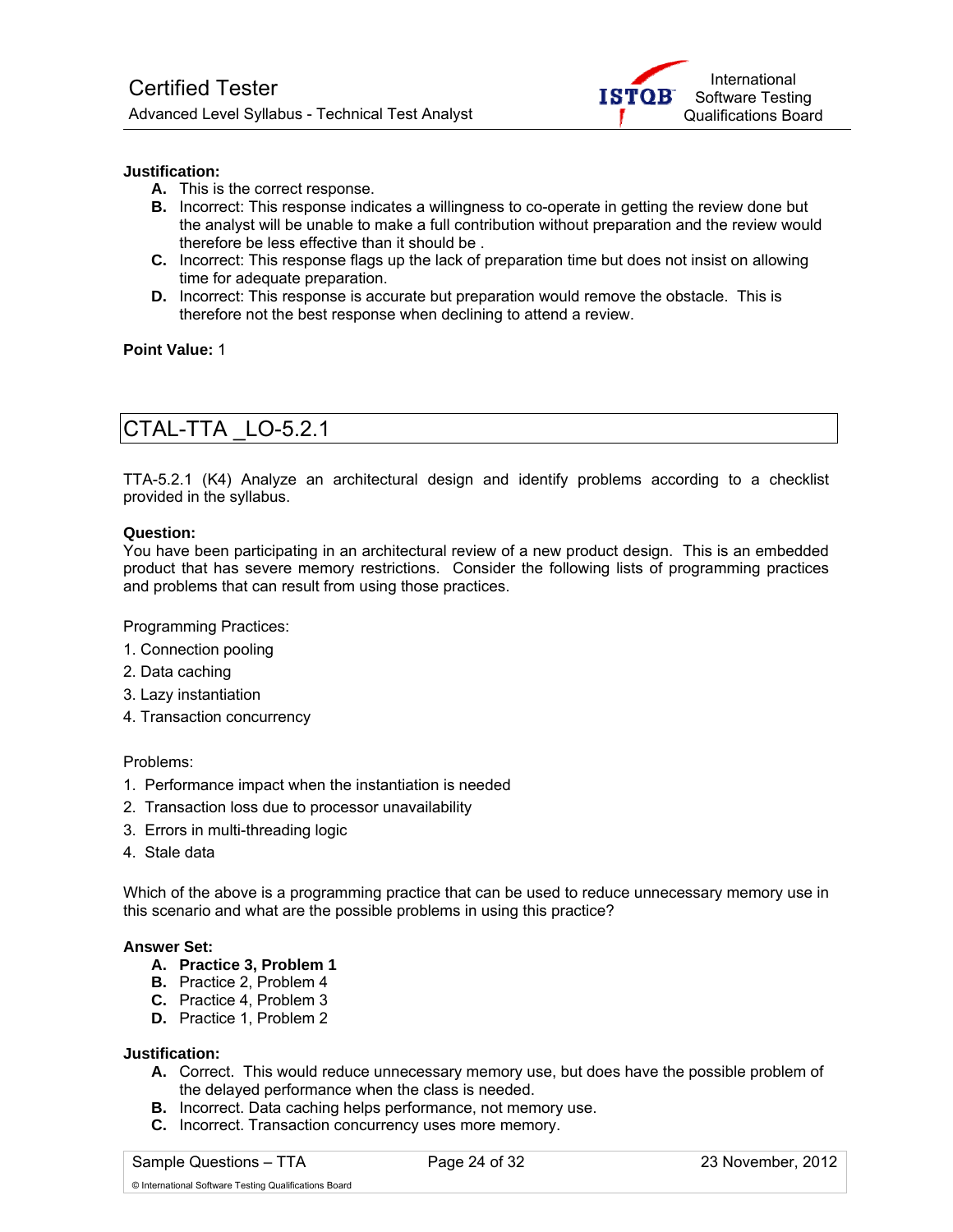

**D.** Incorrect. Connection pooling can help memory and performance, but the possible problem is in running out of connections, not in losing a process

### **Point Value:** 2

### CTAL-TTA \_LO-5.2.2

TTA-5.2.2 (K4) Analyze a section of code or pseudo-code and identify problems according to a checklist provided in the syllabus.

### **Question:**

You are participating in a code review and have noticed a problem in the following section of pseudocode (assume \*\*\* indicates a comment).

\*\*\* this code checks for valid card type \*\*\*

If credit card is type "Discover" then

Display error message 437

Else if credit card is type "Visa" or "MasterCard" then

Process purchase

Else if credit card is type "AmericanExpress" then

Display error message 439

Else

 Display error message 440 End if

Which of the following problems is demonstrated in this section of the code and why should it be corrected?

### **Answer Set:**

- **A. The most likely case is not tested first, resulting in a potential performance impact**
- **B.** The comment in the code is incorrect, resulting in a maintainability impact
- **C.** An external library should be used to validate the credit card, resulting in inefficiency by not re-using existing components
- **D.** There is no default clause, resulting in potential cases not being handled

### **Justification:**

- **A.** Correct. It is most likely the card will be Visa or MC so that check should be exercised first.
- **B.** Incorrect. The comment is correct.
- **C.** Incorrect. We have no way of knowing if there is an external library available.
- **D.** Incorrect. The else handles all conditions not met by the if.

### **Point Value:** 2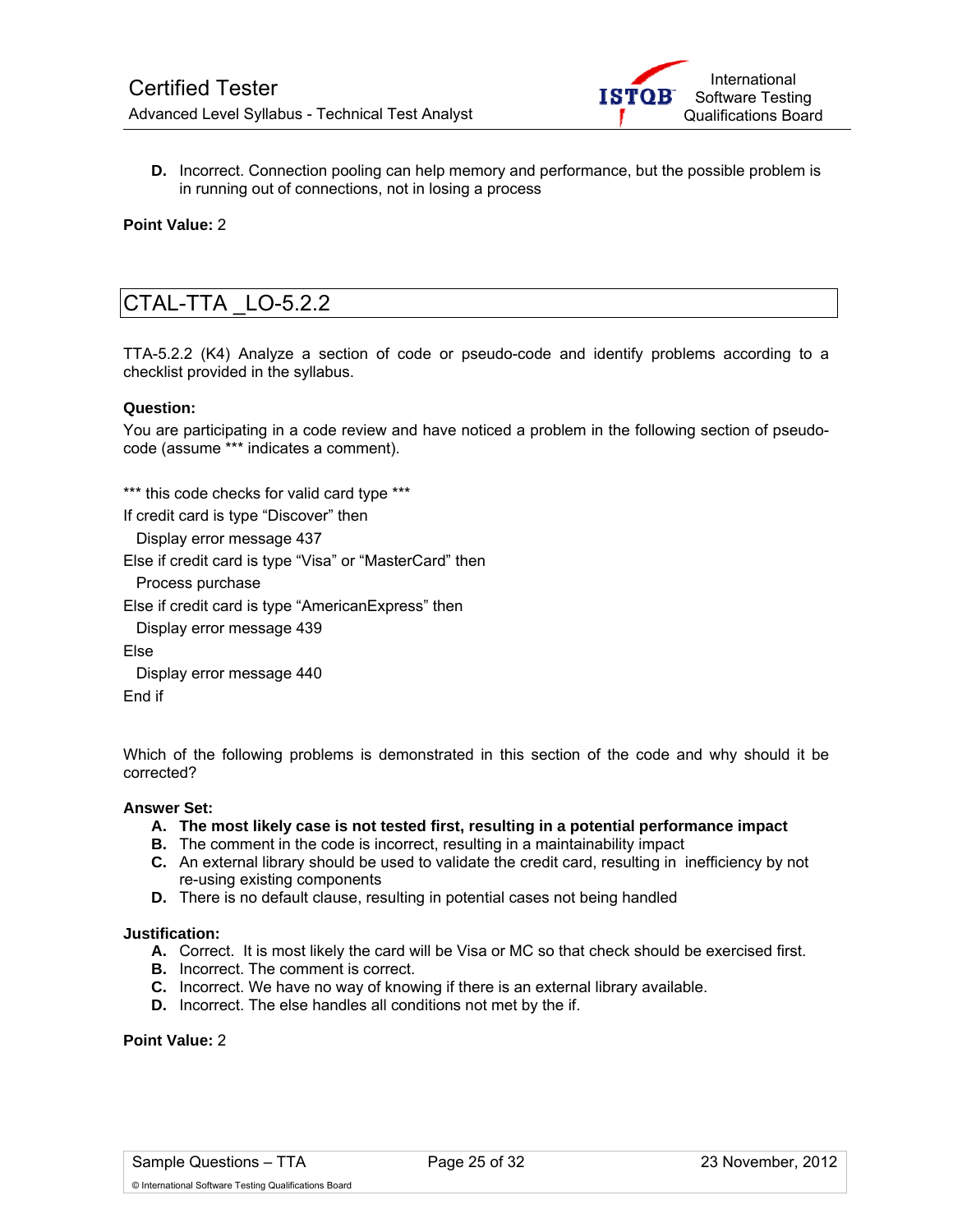

### CTAL-TTA \_LO-6.1.1

TTA-6.1.1 (K2) Explain technical aspects to consider when multiple tools are used together

### **Question:**

Scenario 2.

Assume that you are involved in testing a mature application. This application is an online dating service that allows users: to enter a profile of themselves; to meet orientation-appropriate people who would be a good match for them; to arrange social events with those people; and, to block people they don't want to contact them.

Defects and test cases are managed in an existing commercial test management tool, which is working well. Source code and other project work products are stored in an open source configuration management system.

Your manager directs you to help her select a test execution automation tool to automate most of the regression testing.

Consider scenario 2. Which of the following is an important consideration in relation to the existing tools?

### **Answer Set:**

- **A. The process for storing and versioning automated tests.**
- **B.** The cost of the test execution automation tool.
- **C.** The process of removing duplicate defect reports created by the automated tests.
- **D.** Selecting a test execution automation tool from the test management tool vendor.

#### **Justification:**

- **A.** Correct: this can be a source of inefficiency and/or risk.
- **B.** Incorrect: it has nothing to do with the existing tools.
- **C.** Incorrect: the real issue is avoiding such duplicates, not removing them.
- **D.** Incorrect: this does not guarantee successful integration.

**Point Value:** 1

### CTAL-TTA \_LO-6.2.1

TTA-6.2.1 (K2) Summarize the activities that the Technical Test Analyst performs when setting up a test automation project

### **Question:**

Which TWO of the following are typical activities performed by a Technical Test Analyst when setting up a test automation project?

#### **Answer Set:**

- **A. Defining the interface requirements between the project's test management tool and the test automation tool**
- **B. Scheduling the test automation project and allocating time for maintenance with the test manager**
- **C.** Designing the test data for the automated test cases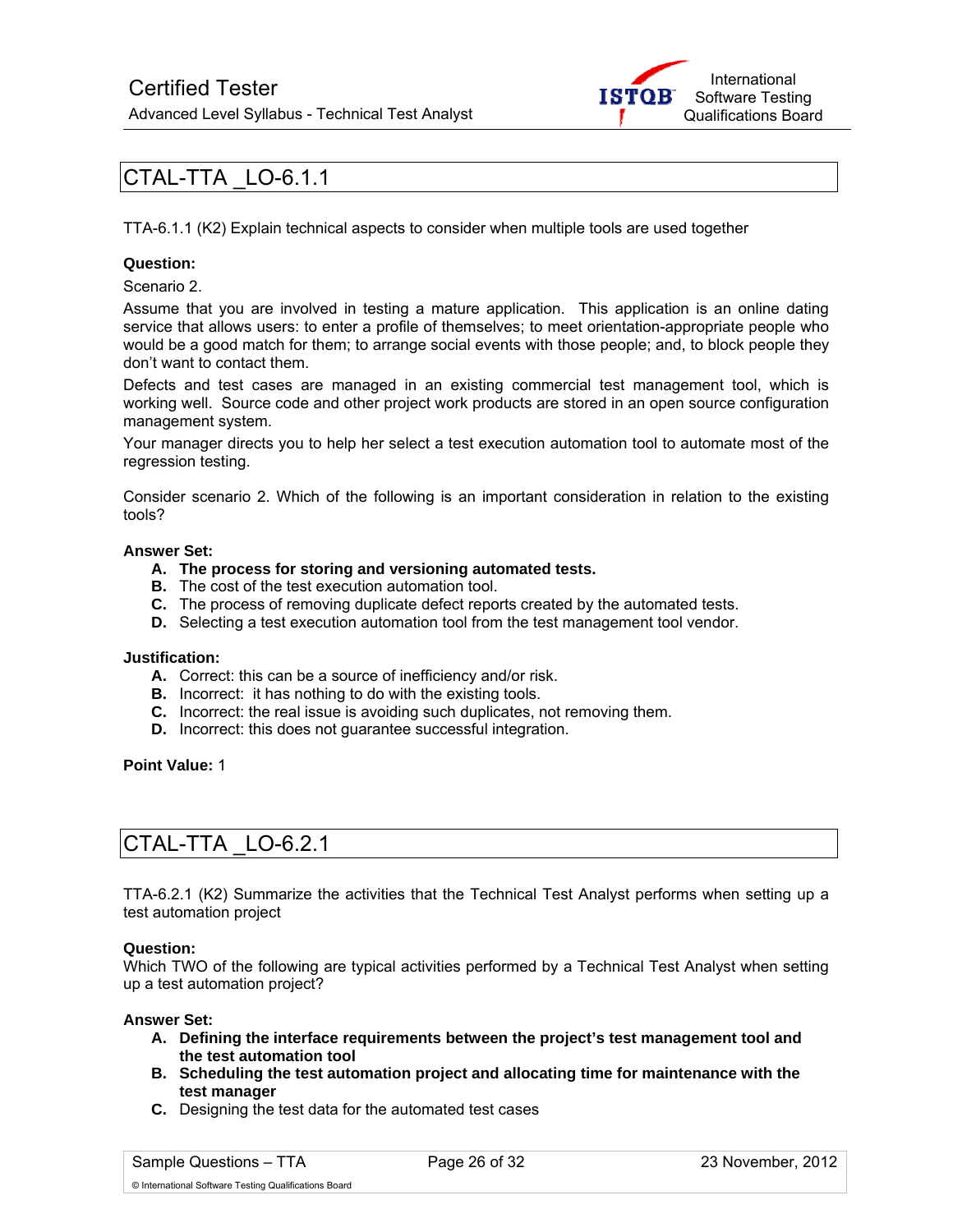

- **D.** Defining the business process keywords for use in test cases when using keyword-driven testing
- **E.** Determining who will be responsible for the test analysis and design of test cases to be automated

### **Justification:**

- **A.** Correct: In syllabus
- **B.** Correct: In syllabus
- **C.** Incorrect: Test data is normally the responsibility of the test analysts or business analysts
- **D.** Incorrect: Defining the keywords is normally done by the test analysts or business analysts
- **E.** Incorrect: Who performs test analysis and design (even of automated test cases) is not decided by the TTA.

### **Point Value:** 1

### CTAL-TTA \_LO-6.2.2

TTA-6.2.2 (K2) Summarize the differences between data-driven and keyword-driven automation

### **Question:**

Which of the following statements best captures the difference between data-driven and keyworddriven test automation?

#### **Answer Set:**

- **A. Keyword-driven test automation extends data-driven automation by defining keywords corresponding to business processes.**
- **B.** Data-driven test automation extends keyword-driven automation by defining data corresponding to business processes.
- **C.** Data-driven test automation is more maintainable than keyword-driven test automation.
- **D.** Keyword-driven test automation is easier to develop than data-driven test automation.

### **Justification:**

- **A.** Correct: keyword-driven tests are data-driven, too, but also have process-based keywords.
- **B.** Incorrect: B is incorrect because it's backwards.
- **C.** Incorrect: keyword-driven tests are easier to maintain (due to the separation of roles).
- **D.** Incorrect: D is incorrect because of the difficult in defining the correct architecture for the keyword-driven framework.

**Point Value:** 1

### CTAL-TTA \_LO-6.2.3

TTA-6.2.3 (K2) Summarize common technical issues that cause automation projects to fail to achieve the planned return on investment

#### **Question:**

Sample Questions – TTA Page 27 of 32 23 November, 2012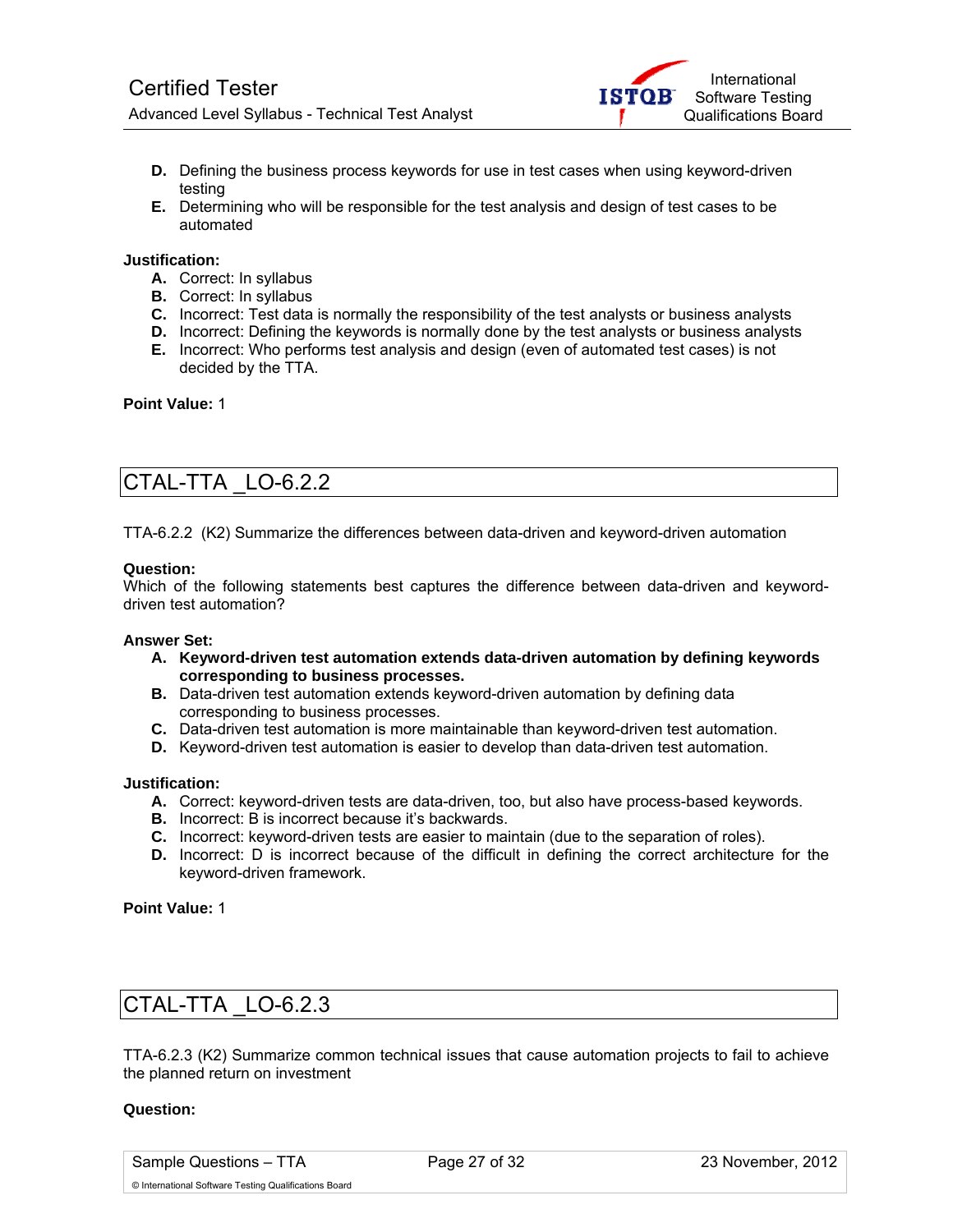

Which of the following describes a common technical issue that causes automation projects to fail to achieve the planned return on investment?

### **Answer Set:**

- **A. Lack of separation between code and changeable data in the testware**
- **B.** Elimination of duplication of information across tools
- **C.** Removal of manual checking of data exchanges between tools
- **D.** Use of an integrated development environment to simplify integration between tools

### **Justification:**

- **A.** Correct: In syllabus.
- **B.** Incorrect: Elimination of duplication is a positive for a toolset.
- **C.** Incorrect: Ideally data should be exchanged with no manual intervention.
- **D.** Incorrect: Using an IDE is often worthwhile as long as tools 'fit' the IDE.

### **Point Value:** 1

### CTAL-TTA \_LO-6.2.4

TTA-6.2.4 (K2) Create a keyword table scheme based on a given business process

### **Question:**

Scenario 2.

Assume that you are involved in testing a mature application. This application is an online dating service that allows users: to enter a profile of themselves; to meet orientation-appropriate people who would be a good match for them; to arrange social events with those people; and, to block people they don't want to contact them.

Defects and test cases are managed in an existing commercial test management tool, which is working well. Source code and other project work products are stored in an open source configuration management system.

Your manager directs you to help her select a test execution automation tool to automate most of the regression testing.

Consider scenario 2. Assume you are using a keyword-driven automation approach. Which THREE of the options would be the MOST LIKELY keywords for this application?

### **Answer Set:**

- **A. Enter\_Profile**
- **B. Block\_Person**
- **C. Find\_Match**
- **D.** Delete Profile
- **E.** Enter Test Data
- **F.** Remove Test Data
- **G.** Pay\_Bill
- **H.** Exclude Non Smokers
- **I.** Take Hottie to Dinner

### **Justification:**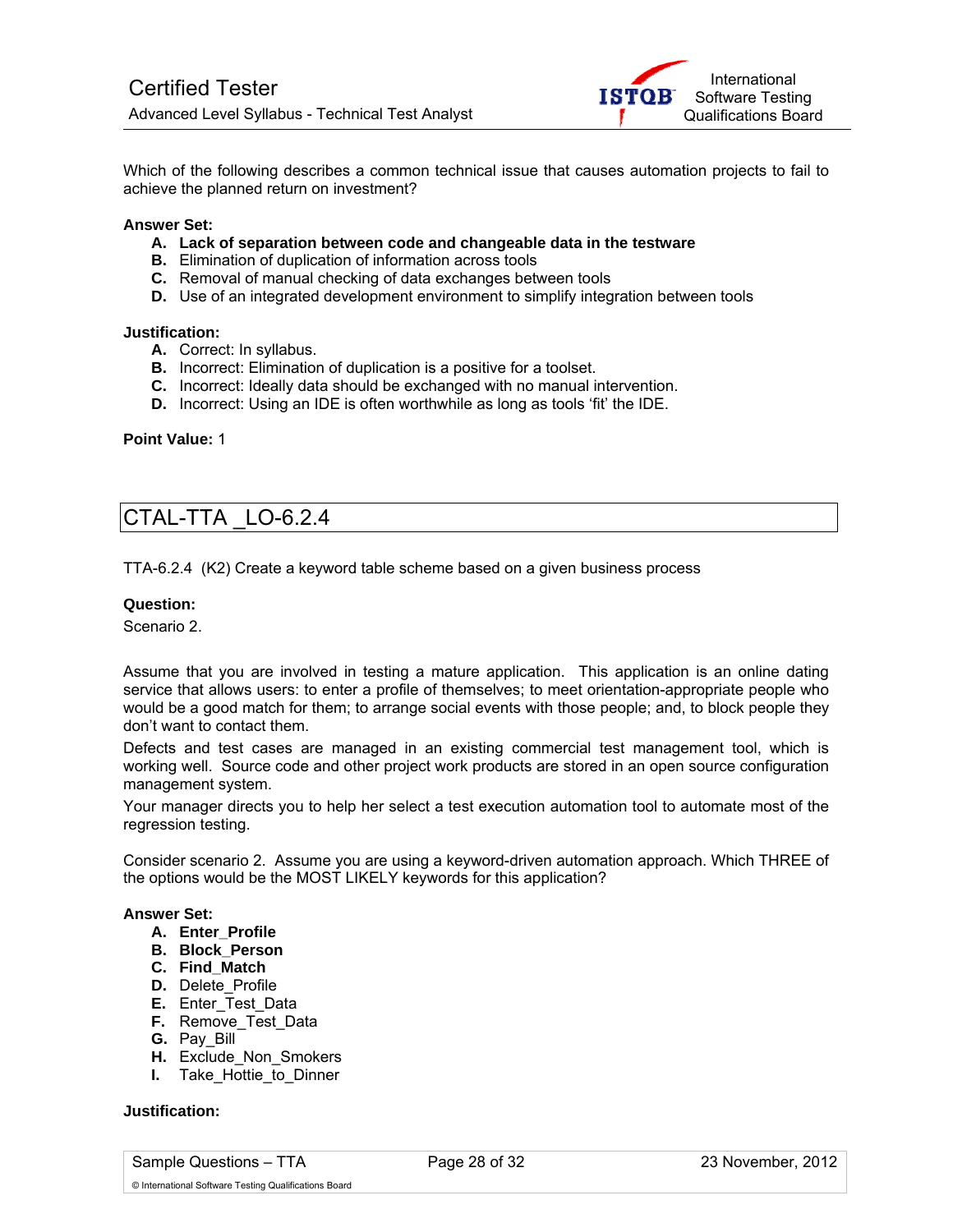

- **A.** Correct: A, B, and C are correct because they are explicitly mentioned in the scenario as being capabilities of the application.
- **B.** Correct: A, B, and C are correct because they are explicitly mentioned in the scenario as being capabilities of the application.
- **C.** Correct: A, B, and C are correct because they are explicitly mentioned in the scenario as being capabilities of the application.
- **D.** Incorrect: D might be a capability of the application, but it's not mentioned in the scenario, so it's not the most likely keyword on the list.
- **E.** Incorrect: E and F are incorrect because the keywords are supposed to be about the business process supported by the application, not the test process.
- **F.** Incorrect: E and F are incorrect because the keywords are supposed to be about the business process supported by the application, not the test process.
- **G.** Incorrect: G is incorrect for the same reason as D, and also because there was no mention that the product charges its customers.
- **H.** Incorrect: H is incorrect because this is probably a small part of entering a profile, and the keywords should not be too fine-grained.
- **I.** Incorrect: I is unlikely because it's an action in the real world, rather than a process in the application, and also because using humorous, culture-specific, and suggestive words like "hottie" is not a good practice.

### **Point Value:** 1

### CTAL-TTA \_LO-6.3.1

TTA-6.3.1 (K2) Summarize the purpose of tools for fault seeding and fault injection

### **Question:**

Which of the following statements about fault seeding tools is NOT correct?

### **Answer Set:**

- **A. These tools insert defects into the source code to test the input checking capabilities of the software**
- **B.** These tools insert defects into the source code to check the level of fault tolerance of the software
- **C.** These tools insert defects into the source code to check the test effectiveness of the test suite
- **D.** These tools insert defects into the source code as part of the mutation testing technique

### **Justification:**

- **A.** Correct: Input checking can be done by mutating test inputs, but to test input checking inputs would need to be mutated.
- **B.** Incorrect: In syllabus
- **C.** Incorrect: In syllabus
- **D.** Incorrect: In syllabus

**Point Value:** 1

### CTAL-TTA \_LO-6.3.2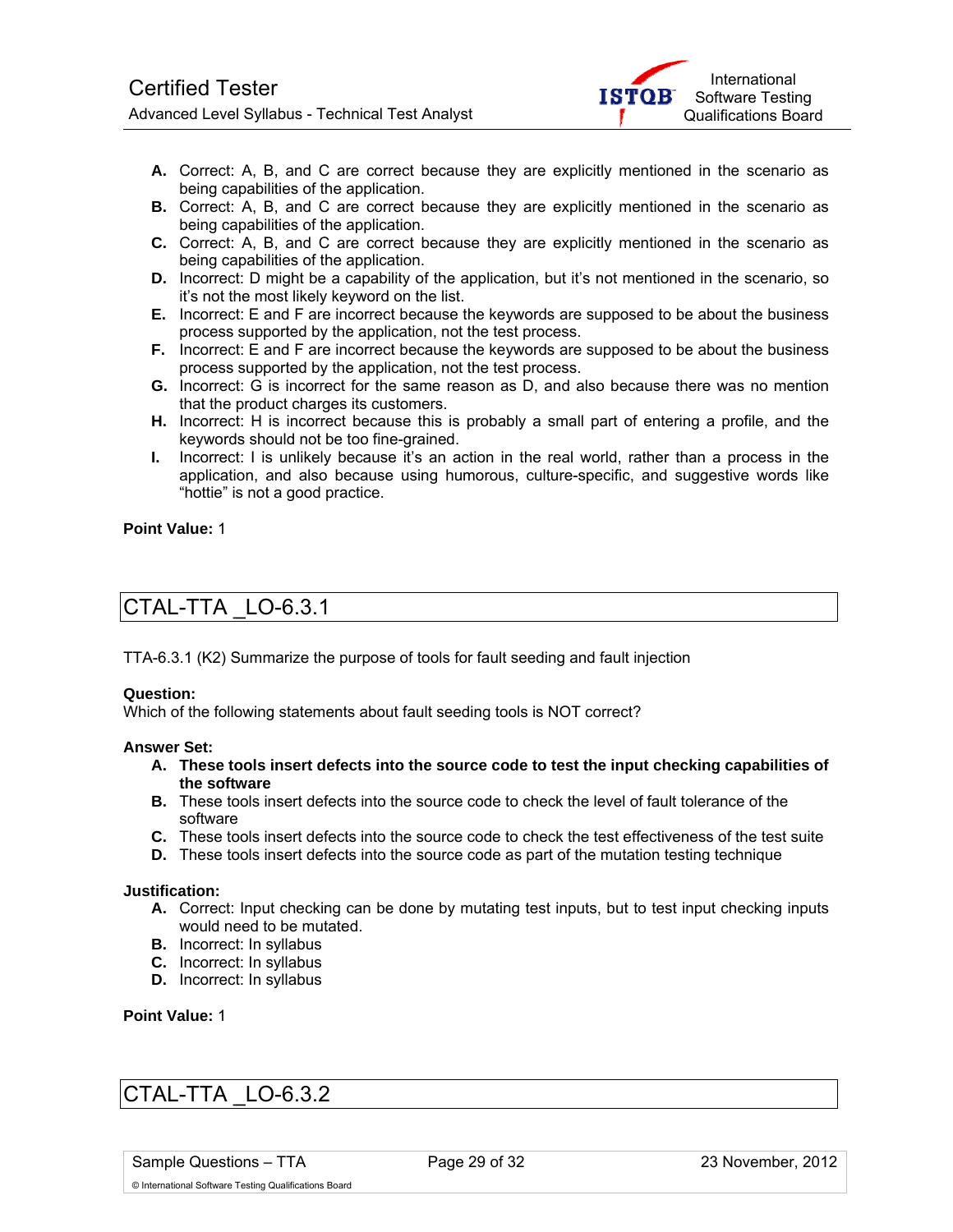

TTA-6.3.2 (K2) Summarize the main characteristics and implementation issues for performance testing and monitoring tools

### **Question:**

Which of the following statements about performance testing and monitoring tools is correct?

### **Answer Set:**

- **A. These tools generate a load by simulating a large number of virtual users following their designated operational profiles to generate specific volumes of input data**
- **B.** These tools drive the application at the communications protocol level rather than through its user interface to more accurately measure response times
- **C.** These tools capture a script from an individual user interaction and multiple identical copies of the script are then replayed in parallel to represent the full range of possible users
- **D.** These tools take a wide range of measurements after test execution to enable the analysis of the most significant performance characteristics of the test object

#### **Justification:**

- **A.** Correct: In syllabus
- **B.** Incorrect: Driving through the user interface would normally provide more accurate results than at the communications protocol level
- **C.** Incorrect: The script needs to be changed to take account of variability of different users and their transactions.
- **D.** Incorrect: Measurements need to be taken during execution.

### **Point Value:** 1

### CTAL-TTA \_LO-6.3.3

TTA-6.3.3 (K2) Explain the general purpose of tools used for web-based testing

#### **Question:**

Which TWO of the following BEST describe the purpose of tools supporting web-based testing?

#### **Answer Set:**

- **A. Scanning through the server checking for orphaned files**
- **B. Checking for accessibility standards violations**
- **C.** Executing a model of the execution-time behavior to generate test cases
- **D.** Changing variable values during line by line execution to isolate faults in the user interface
- **E.** Injecting defects into the test object for test suite quality measurement

#### **Justification:**

- **A.** Correct: In syllabus
- **B.** Correct: In syllabus
- **C.** Incorrect: Describes a MBT tool
- **D.** Incorrect: Describes a debugger
- **E.** Incorrect: Describes a fault seeding tool

### **Point Value:** 1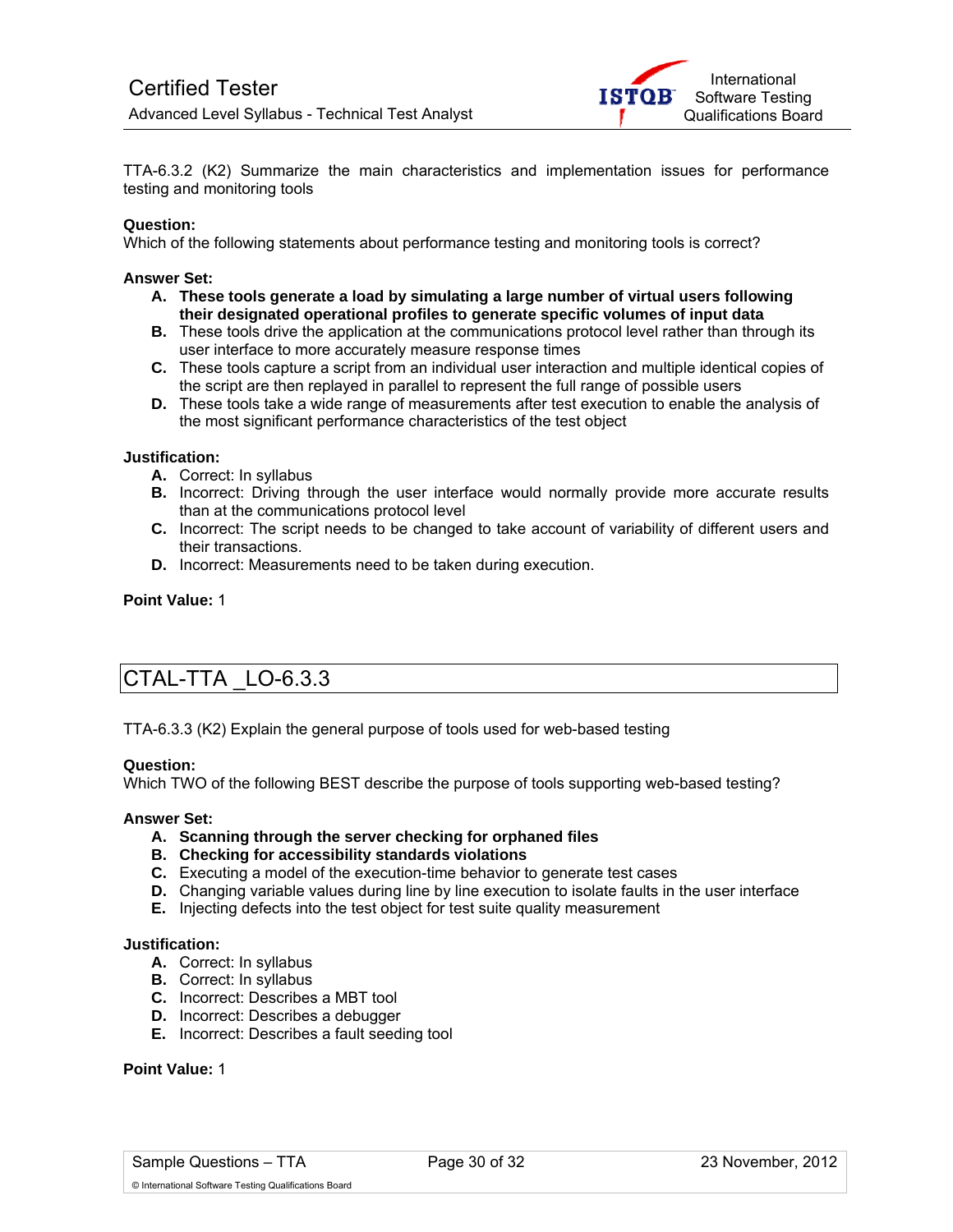

### CTAL-TTA \_LO-6.3.4

TTA-6.3.4 (K2) Explain how tools support the concept of model-based testing

### **Question:**

Which of the following BEST describes how tools can support the concept of model-based testing (MBT)?

### **Answer Set:**

- **A. MBT tools can be used to generate test cases by saving interesting execution threads**
- **B.** MBT tools significantly increase the number of paths that can be generated in a model
- **C.** MBT tools provide an alternative view of the internal structure of the software under test
- **D.** MBT tools often provide an engine that enables 'execution' of models but execution threads cannot be saved

### **Justification:**

- **A.** This is the correct response.
- **B.** Incorrect: MBT tools actually decrease the possible paths.
- **C.** Incorrect: MBT tools provide a different view to supplement functional testing.
- **D.** Incorrect: The MBT tool 'engine' does enable some execution threads to be saved (typically those related to failed test cases).

### **Point Value:** 1

### CTAL-TTA \_LO-6.3.5

TTA-6.3.5 (K2) Outline the purpose of tools used to support component testing and the build process

#### **Question:**

Which of the following statements BEST explains the relationship between component testing tools and build automation tools?

#### **Answer Set:**

- **A. Component testing frameworks can simplify automation of component testing; build automation tools allow a new build to be triggered when a component is changed**
- **B.** A JUnit framework can simplify automation of component testing in a Java environment; build automation tools automatically trigger the component tests whenever a component changes in a build
- **C.** An xUnit framework can be used to automate component testing; build automation tools execute automated component tests
- **D.** A Component testing tool can be used against multiple programming languages; build automation tools allow a new build to be triggered when a component changes

#### **Justification:**

- **A.** This is the correct option.
- **B.** Incorrect: The component testing statement is true but the build automation statement is incorrect.
- **C.** Incorrect: The xUnit framework statement is incorrect; but tempting; the build automation statement is incorrect.